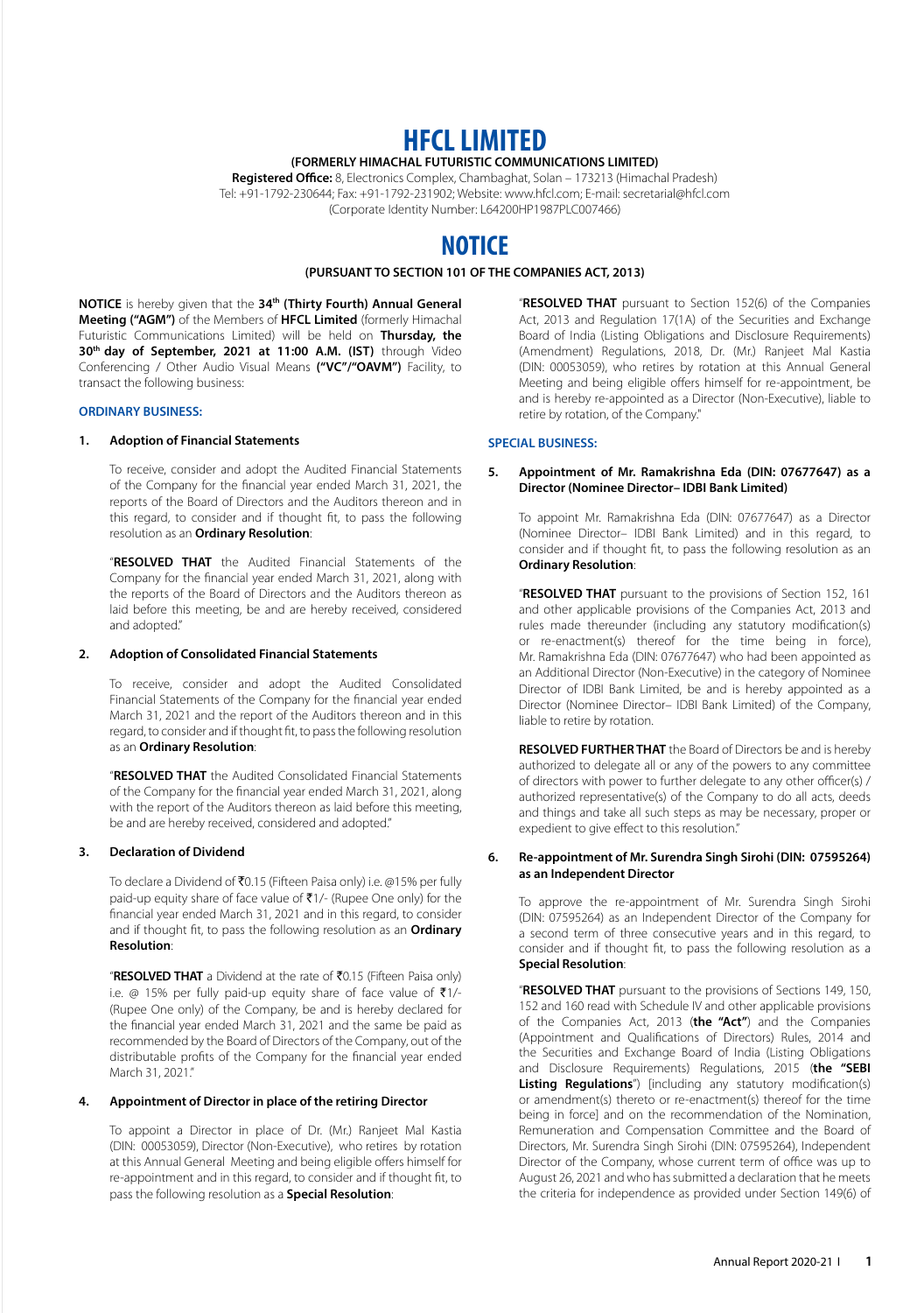the Act and Regulation 16(1)(b) of the SEBI Listing Regulations and in respect of whom the Company has received a notice in writing under Section 160(1) of the Act, from a Member, signifying his intention to propose Mr. Surendra Singh Sirohi's candidature for the office of Director, be and is hereby re-appointed as an Independent Director of the Company, not liable to retire by rotation, for a second term of three consecutive years commencing from August 27, 2021 up to August 26, 2024.

**RESOLVED FURTHER THAT** the Board of Directors be and is hereby authorized to delegate all or any of the powers to any committee of directors with power to further delegate to any other officer(s) / authorized representative(s) of the Company to do all acts, deeds and things and take all such steps as may be necessary, proper or expedient to give effect to this resolution."

# **7. Re-appointment of Dr. (Ms.) Tamali Sengupta (DIN: 00358658) as an Independent Director**

To approve the re-appointment of Dr. (Ms.) Tamali Sengupta (DIN: 00358658) as an Independent Director of the Company for a second term of three consecutive years and in this regard, to consider and if thought fit, to pass the following resolution as a **Special Resolution**:

"**RESOLVED THAT** pursuant to the provisions of Sections 149, 150, 152 and 160 read with Schedule IV and other applicable provisions of the Companies Act, 2013 (**the "Act"**) and the Companies (Appointment and Qualifications of Directors) Rules, 2014 and the Securities and Exchange Board of India (Listing Obligations and Disclosure Requirements) Regulations, 2015 (**the "SEBI Listing Regulations"**) [including any statutory modification(s) or amendment(s) thereto or re-enactment(s) thereof for the time being in force] and on the recommendation of the Nomination, Remuneration and Compensation Committee and the Board of Directors, Dr. (Ms.) Tamali Sengupta (DIN: 00358658), Independent Director of the Company, whose current term of office is expiring on December 23, 2021 and who has submitted a declaration that she meets the criteria for independence as provided under Section 149(6) of the Act and Regulation 16(1)(b) of the SEBI Listing Regulations and in respect of whom the Company has received a notice in writing under Section 160(1) of the Act, from a Member, signifying his intention to propose Dr. (Ms.) Tamali Sengupta's candidature for the office of Director, be and is hereby re-appointed as an Independent Director of the Company, not liable to retire by rotation, for a second term of three consecutive years commencing from December 24, 2021 up to December 23, 2024.

**RESOLVED FURTHER THAT** the Board of Directors be and is hereby authorized to delegate all or any of the powers to any committee of directors with power to further delegate to any other officer(s) / authorized representative(s) of the Company to do all acts, deeds and things and take all such steps as may be necessary, proper or expedient to give effect to this resolution."

#### **8. Re-appointment and Remuneration of Mr. Mahendra Nahata (DIN: 00052898) as Managing Director and a Key Managerial Personnel**

To approve the re-appointment and remuneration of Mr. Mahendra Nahata (DIN: 00052898) as a Managing Director and a Key Managerial Personnel of the Company, who is also a Promoter of the Company, for a period of three years and in this regard, to consider and if thought fit, to pass the following resolution as a **Special Resolution**:

"**RESOLVED THAT** pursuant to the provisions of Sections 196, 197, 198 and 203 read with Schedule V and other applicable provisions of the Companies Act, 2013 (**the "Act"**), the Companies (Appointment and Remuneration of Managerial Personnel) Rules, 2014 and Regulation 17(6)(e) of the Securities and Exchange Board of India (Listing Obligations and Disclosure Requirements) (Amendment) Regulations, 2018 (**the "SEBI Listing Regulations"**) (including any statutory modification(s) or re-enactment thereof for the time being in force) and such other approvals, permissions and sanctions, as may be required and subject to such conditions and modifications, as may be required or imposed by any of the authorities while granting such approvals, permissions and sanctions and pursuant to the provisions of the Articles of Association of the Company, on the recommendation of the Nomination, Remuneration and Compensation Committee and the Board of Directors, consent of the Members of the Company, be and is hereby accorded for re-appointment of Mr. Mahendra Nahata (DIN: 00052898) as a Managing Director, not liable to retire by rotation and a Key Managerial Personnel of the Company, who is also a Promoter of the Company, whose current term of office is expiring on September 30, 2021, for a further period of 3 (three) years, with effect from October 01, 2021, on the terms and conditions including remuneration as set out in the Statement pursuant to Section 102 of the Act annexed to this Notice, notwithstanding the annual remuneration payable to him exceeding Rupees 5 Crores or 2.5 per cent of the net profits of the Company, calculated as per the provisions of Section 198 of the Act, whichever is higher, with liberty to the Board of Directors (hereinafter referred to as the "**Board**" which term shall be deemed to include the Nomination, Remuneration and Compensation Committee of the Board) to alter and vary the terms and conditions of the re-appointment and/or remuneration.

**RESOLVED FURTHER THAT** in the absence or inadequacy of profits in any financial year during the tenure of Mr. Mahendra Nahata as the Managing Director of the Company, he shall be paid the remuneration as set out in the Statement referred to above as the Minimum Remuneration in accordance with the provisions of Schedule V to the Act, without any further reference to the members of the Company in general meeting.

**RESOLVED FURTHER THAT** the Board of Directors be and is hereby authorized to delegate all or any of the powers to any committee of directors with power to further delegate to any other officer(s) / authorized representative(s) of the Company to do all acts, deeds and things and take all such steps as may be necessary, proper or expedient to give effect to this resolution."

### **9. Approval for Material Related Party Transactions with HTL Limited**

To approve the material related party transactions with HTL Limited, a material subsidiary of the Company and in this regard, to consider and if thought fit, to pass the following resolution as an **Ordinary Resolution:**

"**RESOLVED THAT** pursuant to Regulation 23(4) of the Securities and Exchange Board of India (Listing Obligations and Disclosure Requirements) Regulations, 2015 (**the** "**SEBI Listing Regulations**") and the applicable provisions, if any, of the Companies Act, 2013 (**the** "**Act**") read with the Rules made thereunder (including any statutory modification(s) or re-enactment(s) thereof, for the time being in force) and in accordance with the "Policy on Related Party Transactions" of the Company and pursuant to the approvals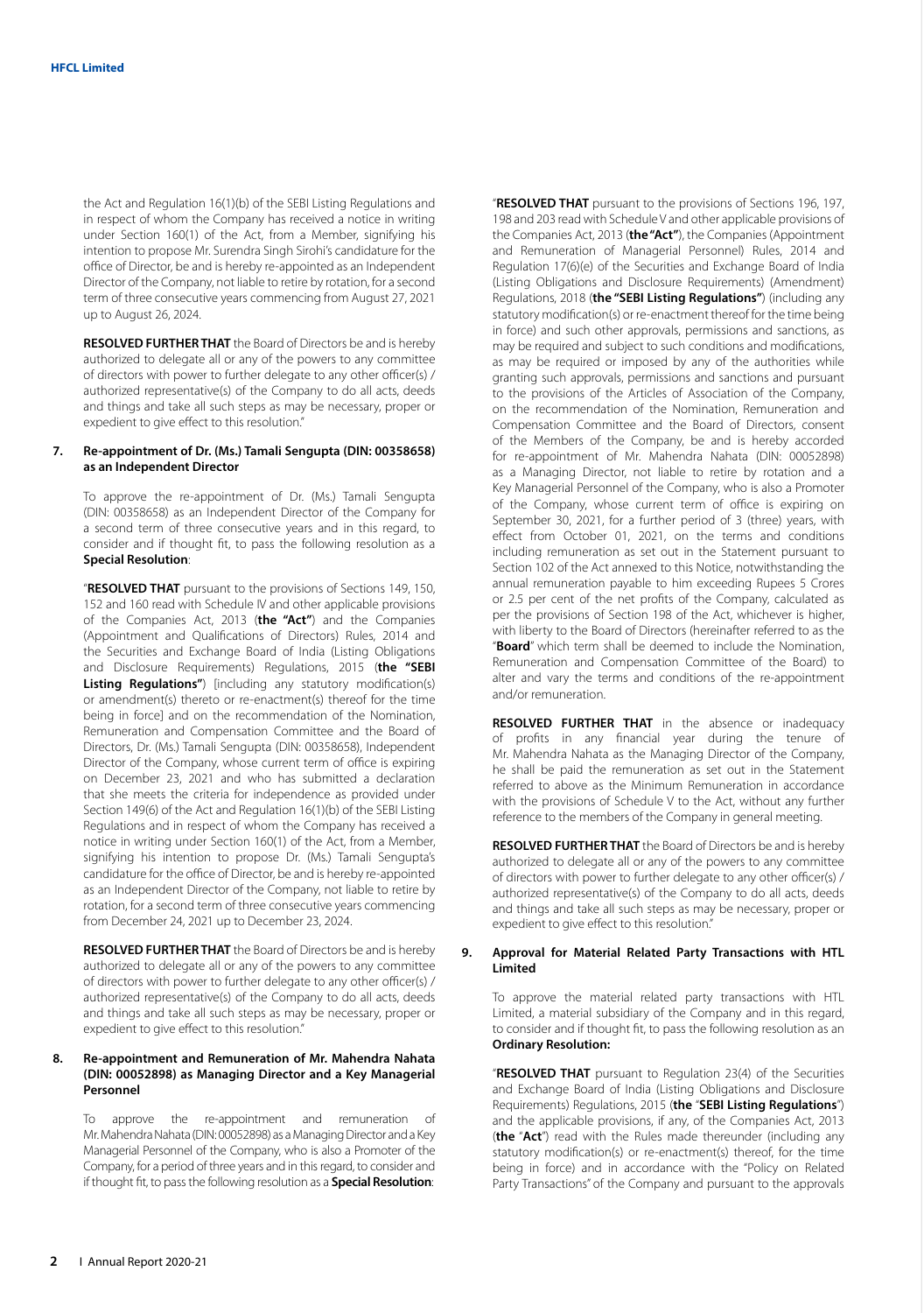given by the Audit Committee from time to time, approval of the shareholders of the Company, be and is hereby accorded to the Audit Committee and/or the Board of Directors of the Company to enter into material related party contract(s)/arrangement(s)/ transaction(s) with HTL Limited, a material subsidiary and related party within the meaning of Section 2(76) of the Act and Regulation 2(1)(zb) of the SEBI Listing Regulations, on such terms and conditions, as the Audit Committee/the Board of Directors may deem fit, up to a maximum aggregate value of ₹750 Crores (Rupees Seven Hundred Fifty Crores only), during the financial year 2021-22, which is in excess of 10% of the annual consolidated turnover of the Company, for the financial year 2020-21, based on the expected value of the proposed transactions, provided that the said contract(s)/ arrangement(s)/ transaction(s) to be carried out shall be at arm's length basis and in the ordinary course of business of the Company.

**RESOLVED FURTHER THAT** for the purpose of giving effect to the above, the Board of Directors of the Company (hereinafter referred to as the '**Board**', which term shall include any committee constituted by the Board of Directors of the Company or any person authorised by the Board to exercise the powers conferred on the Board of Directors of the Company by this resolution), be and is hereby authorized to agree, make, accept and finalize all such terms, condition(s), modification(s) and alteration(s) as it may deem fit from time to time and the Board is also hereby authorized to resolve and settle, from time to time all questions, difficulties or doubts that may arise with regard to above transactions and to finalize, execute, modify and amend all agreements, documents and writings and to do all acts, deeds and things in this connection and incidental as the Board in its absolute discretion may deem fit without being required to seek any further consent or approval of the shareholders or otherwise to the end and intent that they shall be deemed to have been given approval thereto expressly by the authority of this resolution."

#### **10. Raising of Funds**

To approve raising of funds and in this regard, to consider and if thought fit, to pass the following resolution as a **Special Resolution**:

"**RESOLVED THAT** pursuant to the provisions of Section 23, Section 42, Section 55, Section 62, Section 71 and other applicable provisions of the Companies Act, 2013, read with the applicable provisions of the Companies (Prospectus and Allotment of Securities) Rules, 2014, the Companies (Share Capital and Debentures) Rules, 2014 and other rules and regulations made thereunder (including any amendment(s), statutory modification(s) and/or re-enactment(s) thereof for the time being in force) (**"Act"**), the provisions of the Memorandum of Association and the Articles of Association of the Company, all other applicable laws, rules and regulations, including the provisions of the Foreign Exchange Management Act, 1999 as amended and rules and regulations framed thereunder including Foreign Exchange Management (Non-Debt Instruments) Rules, 2019, as amended, the current Consolidated FDI Policy issued by the Department for Promotion of Industry and Internal Trade, Ministry of Commerce, Government of India, as amended and the applicable rules and regulations made thereunder including applicable provisions of the Securities and Exchange Board of India (Issue of Capital and Disclosure Requirements) Regulations, 2018, as amended (**"SEBI ICDR Regulations"**), the Securities and Exchange Board of India (Issue and Listing of Non-Convertible Securities) Regulations, 2021, as amended (**"SEBI IL-NCS Regulations"**), the Securities and Exchange Board of India (Listing Obligations and Disclosure

Requirements) Regulations, 2015, as amended (**"SEBI Listing Regulations"**) the Securities Contracts (Regulation) Rules, 1957, as amended (**"SCRR"**), the Companies (Issue of Global Depository Receipts) Rules, 2014, the Depository Receipts Scheme, 2014, as amended, the Framework for issue of Depository Receipts notified by SEBI vide circular dated October 10, 2019, as amended, Foreign Currency Convertible Bonds and Ordinary Shares (through Depository Receipt Mechanism) Scheme, 1993 as amended and such other statutes, clarifications, rules, regulations, circulars, notifications, guidelines, if any, as may be applicable, as amended from time to time issued by the Government of India, the Ministry of Corporate Affairs (**"MCA"**), the Securities and Exchange Board of India (**"SEBI"**), the Reserve Bank of India (**"RBI"**), BSE Limited (**"BSE"**), National Stock Exchange of India Limited (**"NSE"**, and together with BSE, the "**Stock Exchanges**") where the equity shares of the Company of face value of  $\bar{x}$ 1/- (Rupee One only) each ("**Equity Shares**") are listed, and any other appropriate authority under any other applicable laws and subject to all other approval(s), consent(s), permission(s) and/or sanction(s) as may be required from various regulatory and statutory authorities, including the Government of India, the RBI, SEBI, MCA and the Stock Exchanges (hereinafter singly or collectively referred to as "**Appropriate Authorities**") and subject to such terms, conditions and modifications as may be prescribed by any of the Appropriate Authorities while granting any such approval(s), permission(s) and sanction(s), consent of the members of the Company, be and is hereby accorded to the Board of Directors of the Company (hereinafter referred to as the "**Board**", which term shall be deemed to mean and include any duly constituted committee thereof for the time being exercising the powers conferred by the Board), to create, issue, offer and allot (including with provisions for reservations on firm and/or competitive basis, or such part of issue and for such categories of persons as may be permitted) such number of Securities (as defined hereinafter), for cash, in one or more tranches, with or without green shoe option, whether Rupee denominated or denominated in foreign currency, for an aggregate amount up to ₹750 Crores (Rupees Seven Hundred Fifty Crores only), by way of one or more public and/or private offerings and/or on a preferential allotment basis and/or a qualified institutions placement (**"QIP"**) to "qualified institutional buyers" as defined in the SEBI ICDR Regulations and/or any combination thereof, and/or any other permitted modes through issue of prospectus and/or an offer document and/or a private placement offer letter and/or placement document and/or such other documents/ writings/ circulars/ memoranda in such a manner, in such tranche or tranches, by way of an issue of Equity Shares or by way of an issue of any instrument or security including convertible/ redeemable preference shares, fully/partially convertible debentures or by way of a composite issue of non-convertible debentures and warrants entitling the warrant holder(s) to apply for Equity Shares, issue of Global Depository Receipts (**"GDR's"**), American Depository Receipts (**"ADR's"**) or any other eligible securities (instruments listed above collectively with the Equity Shares to be hereinafter referred to as the **"Securities"**) or any combination of Securities with or without premium, to be subscribed to in Indian and /or any foreign currencies by all eligible investors, including, residents or non-resident investors/ whether institutions, foreign portfolio investors and/or incorporated bodies and/or trusts or otherwise)/ qualified institutional buyers/ mutual funds/ pension funds/ venture capital funds/ banks/ alternate investment funds/ Indian and/or multilateral financial institutions, insurance companies/ trusts/ stabilising agents and any other category of persons or entities who are authorised to invest in the Securities of the Company as per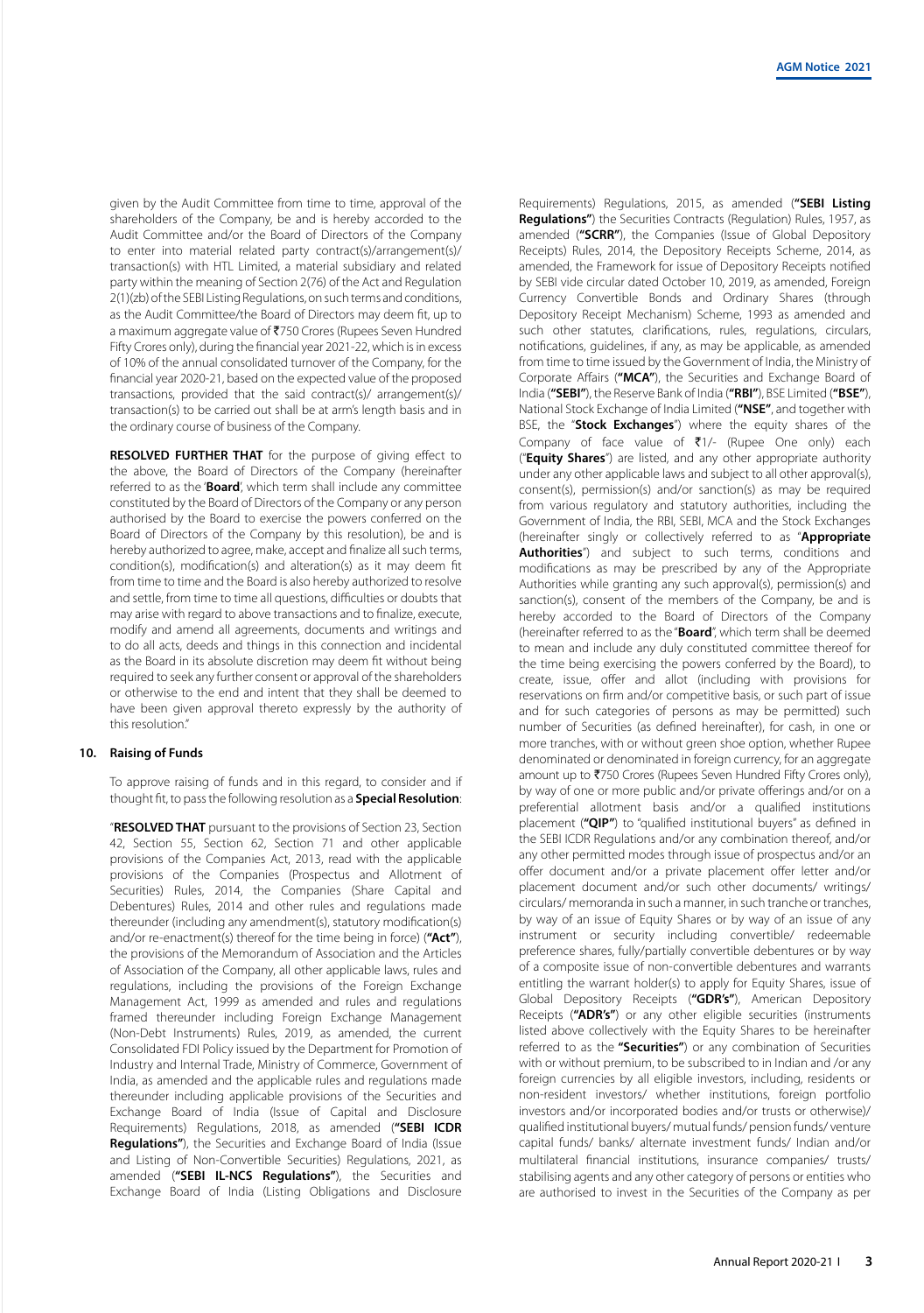extant regulations/ guidelines or any combination of the above as may be deemed appropriate by the Board in its absolute discretion and, whether or not such investors are members of the Company (collectively called **"Investors"**), to all or any of them, jointly or severally through a prospectus and/or an offer document and/or a private placement offer letter and/or placement document and/or such other documents/writings/ circulars/ memoranda in such a manner on such terms and conditions, considering the prevailing market conditions and other relevant factors wherever necessary in one or more tranche or tranches, at such price or prices (whether at prevailing market price(s) or at permissible discount or premium to market price(s) in terms of applicable laws and regulations), with authority to retain over subscription up to such percentage as may be permitted under applicable regulations, including the discretion to determine the categories of Investors to whom the offer, issue and allotment of Securities shall be made to the exclusion of others, in such manner, including allotment to stabilising agent in terms of green shoe option, if any, exercised by the Company, and where necessary in consultation with the book running lead manager (s), global coordinator(s) and book running lead manager(s) and/or underwriters and/or stabilising agent and/or other advisors or otherwise on such terms and conditions, including the security, rate of interest etc., issue of Securities as fully or partly paid, making of calls and manner of appropriation of application money or call money, in respect of different class(es) of investor(s) and/or in respect of different Securities, deciding of other terms and conditions like number of securities to be issued, face value, number of Equity Shares to be allotted on conversion/ redemption/ extinguishment of debt(s), rights attached to the warrants, terms of issue, period of conversion, fixing of record date or book closure terms if any, as the Board may in its absolute discretion decide, in each case subject to applicable laws and on such terms and conditions as may be determined and deemed appropriate by the Board in its absolute discretion and without requiring any further approval or consent from the members at the time of such issue and allotment considering the prevailing market conditions and other relevant factors in consultation with the merchant banker(s) to be appointed by the Company so as to enable the Company to list on any stock exchange in India or overseas jurisdictions;

**RESOLVED FURTHER THAT** in case of issue and allotment of Securities by way of QIP in terms of Chapter VI of the SEBI ICDR Regulations (hereinafter referred to as **"Eligible Securities"** within the meaning rendered to such term under Regulation 171(a) of the SEBI ICDR Regulations):

- The allotment of Securities shall only be made to qualified institutional buyers as defined in the SEBI ICDR Regulations (**"QIBs"**);
- (ii) The Eligible Securities to be so created, offered, issued, and allotted, shall be subject to the provisions of the Memorandum of Association and the Articles of Association of the Company;
- (iii) The allotment of the Eligible Securities, or any combination of the Eligible Securities as may be decided by the Board and subject to applicable laws, shall be completed within 365 days from the date of passing of the special resolution of the shareholders of the Company or such other time as may be allowed under the SEBI ICDR Regulations;
- (iv) The Equity Shares issued and allotted under the Issue or allotted upon conversion of the equity linked instruments issued in QIP shall rank pari-passu inter se in all respects

including with respect to entitlement to dividend, voting rights or otherwise with the existing Equity Shares of the Company in all respects;

- (v) The number and/or price of the Eligible Securities or the underlying Equity Shares issued on conversion of Eligible Securities convertible into Equity Shares shall be appropriately adjusted for corporate actions such as bonus issue, rights issue, stock split, merger, demerger, transfer of undertaking, sale of division, reclassification of equity shares into other securities, issue of shares issue of equity shares by way of capitalisation of profit or reserves, or any such capital or corporate restructuring;
- (vi) The Eligible Securities (excluding warrants) under the QIP shall be issued and allotted as fully paid up securities;
- (vii) In the event Equity Shares are issued, the "**relevant date**" for the purpose of pricing of the Equity Shares to be issued, shall be the date of the meeting in which the Board or the committee of directors authorised by the Board decides to open the proposed issue of such Equity Shares, subsequent to the receipt of members' approval in terms of provisions of the Act and other applicable laws, rules, regulations and guidelines in relation to the proposed issue of the Equity Shares;
- (viii) In the event that Eligible Securities issued are eligible convertible securities, the relevant date for the purpose of pricing of the convertible securities to be issued, shall be, either the date of the meeting which the Board or a committee of directors authorised by the Board decides to open the proposed issue or the date on which the holders of such eligible convertible securities become entitled to apply for Equity Shares, as decided by the Board;
- (ix) The tenure of the convertible or exchangeable Eligible Securities issued through the QIP shall not exceed sixty months from the date of allotment;
- (x) Issue of Eligible Securities made by way of a QIP shall be at such price which is not less than the price determined in accordance with Regulation 176(1) under Chapter VI of the SEBI ICDR Regulations (**"QIP Floor Price"**) and applicable law. The Board may, however, at its absolute discretion in consultation with the book running lead managers, issue Eligible Securities at a discount of not more than five percent or such other discount as may be permitted under applicable regulations to the QIP Floor Price;
- (xi) No single allottee shall be allotted more than fifty per cent of the issue size and the minimum number of allottees shall be as per the SEBI ICDR Regulations;
- (xii) No allotment shall be made, either directly or indirectly, to any QIB who is a promoter, or any person related to the promoters of the Company;
- (xiii) The Eligible Securities allotted in the QIP shall not be eligible for sale by the respective allottees, for a period of one year from the date of allotment, except on a recognised stock exchange or except as may be permitted from time to time by the SEBI ICDR Regulations; and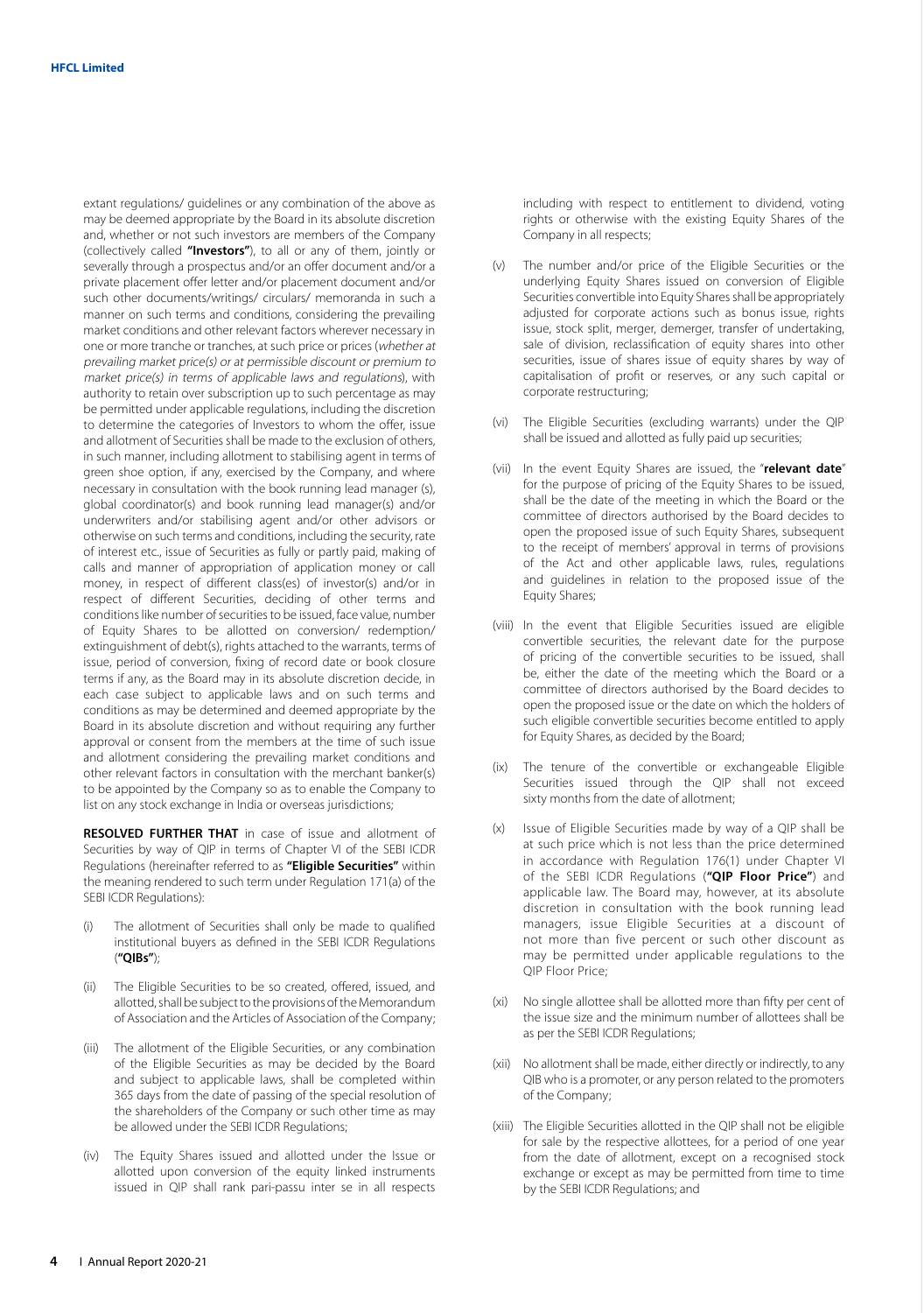(xiv) Any subsequent QIP shall not be undertaken until the expiry of two weeks (or such other period as may be prescribed) from the date of the prior QIP made pursuant to this special resolution.

**RESOLVED FURTHER THAT** the Securities issued in foreign markets shall be deemed to have been made abroad and/or in the market and/or at the place of issue of the Securities in the international market and may be governed by the applicable laws;

**RESOLVED FURTHER THAT** in the event of issue of GDRs/ADRs, the pricing shall be determined in compliance with principles and provisions set out in the Issue of Foreign Currency Convertible Bonds and Ordinary Shares (through the Depositary Receipt Mechanism) Scheme 1993, the Companies (Issue of Global Depository Receipts) Rules, 2014, the Depository Receipts Scheme, 2014, the Framework for issue of Depository Receipts notified by SEBI vide circular dated October 10, 2019, as amended, and other applicable pricing provisions issued by the Ministry of Finance and other applicable laws, the Relevant Date for the purpose of pricing the Securities to be issued pursuant to such issue shall be the date of the meeting at which the Board decides to open such issue after passing of this Special Resolution. Preferential issuance and allotment of Securities (other than as issued and allotted to QIBs by way of QIP) shall be subject to the requirements prescribed under the Act and Chapter V of the SEBI ICDR Regulations and other applicable laws;

**RESOLVED FURTHER THAT** the Board, be and is hereby authorised to enter into any arrangement with any agencies or bodies for the issue of GDRs and/or ADRs represented by underlying equity shares in the share capital of the Company with such features and attributes as are prevalent in international/domestic capital markets for instruments of this nature and to provide for the tradability and free transferability thereof in accordance with market practices as per the domestic and/or international practice and regulations and under the norms and practices prevalent in the domestic/ international capital markets and subject to applicable laws and regulations and the Articles of Association of the Company;

**RESOLVED FURTHER THAT** for the purpose of giving effect to the above resolutions, the Board be and is hereby authorised to do all such acts, deeds, matters and things, as it may, in its absolute discretion, deem necessary or desirable for such purpose, including but not limited to finalisation and approval of the offer document(s), private placement offer letter, determining the form and manner of the issue, including the class of investors to whom the Securities are to be issued and allotted, number of Securities to be allotted, issue price, face value, fixing the record date, execution of various transaction documents, and to settle all questions, difficulties or doubts that may arise in regard to the issue, offer or allotment of Securities and utilisation of the proceeds as it may in its absolute discretion deem fit;

**RESOLVED FURTHER THAT** without prejudice to the generality of the above, the aforesaid Securities may have such features and attributes or any terms or combination of terms in accordance with international practices to provide for the tradability and free transferability thereof as per the prevailing practices and regulations in the capital markets including but not limited to the terms and conditions in relation to payment of dividend, issue of additional Equity Shares, variation of the conversion price of the Securities or period of conversion of Securities into Equity Shares during the duration of the Securities and the Board, be and is hereby authorised, in its absolute discretion, in such manner as it may deem fit, to dispose-off such of the Securities that are not subscribed;

**RESOLVED FURTHER THAT** the Securities to be created, issued allotted and offered in terms of this resolution shall be subject to the provisions of the Memorandum of Association and the Articles of Association of the Company and the fully paid-up Equity Shares that may be issued by the Company (including issuance of Equity Shares pursuant to conversion of any Securities as the case may be in accordance with the terms of the offering) shall rank pari passu with the existing Equity Shares of the Company in all respects;

**RESOLVED FURTHER THAT** for the purpose of giving effect to any offer, issue, or allotment of Securities or instruments representing the same, as described above, the Board be and is hereby authorised on behalf of the Company to do all such acts, deeds, matters and things, as it may, in its absolute discretion, deem necessary or desirable for such purpose, including without limitation, the determination of the nature of the issuance, terms and conditions for the issuance of Securities including the number of Securities that may be offered in domestic and international markets and proportion thereof, issue price and discounts permitted under applicable law, premium amount on issue/ conversion of the Securities, if any, rate of interest, timing for issuance of such Securities and shall be entitled to vary, modify or alter any of the terms and conditions as it may deem expedient, opening and maintaining bank accounts, entering into and executing arrangements for managing, underwriting, marketing, listing, trading and entering into and executing arrangements with merchant bankers, lead managers, legal advisors, depository, custodian, registrar, stabilising agent, paying and conversion agent, trustee, escrow agent and executing other agreements, including any amendments or supplements thereto, as necessary or appropriate and to finalise, approve and issue any document(s) or agreements including but not limited to the placement document and filing such documents (in draft or final form) with any Indian or foreign regulatory authority or stock exchanges and sign all deeds, documents and writing and to pay any fees, commissions, remuneration, expenses relating thereto and with power on behalf of the Company to settle all questions, difficulties or doubts that may arise in regard to the issue, offer or allotment of Securities and take all steps which are incidental and ancillary in this connection, including in relation to utilisation of the issue proceeds, as it may in its absolute discretion deem fit without being required to seek further consent or approval of the members or otherwise to the end and intent that the members shall be deemed to have given their approval thereto expressly by the authority of this resolution and all actions taken by the Board, to exercise its powers, in connection with any matter(s) referred to or contemplated in any of the foregoing resolutions, be and are hereby approved, ratified and confirmed, in all respects;

**RESOLVED FURTHER THAT** the Board be and is hereby authorised to delegate (to the extent permitted by law) all or any of the powers conferred by this resolution herein, to any committee of directors formed, Directors or one or more executives/officers of the Company to give effect to the above resolutions, in accordance with applicable law."

8, Electronics Complex Chambaghat Solan-173213 (H. P.) **(Manoj Baid)**

Place: New Delhi **Company Secretary** Date: September 03, 2021 Membership No: FCS 5834

# **Registered Office: By Order of the Board**

Senior Vice-President (Corporate) &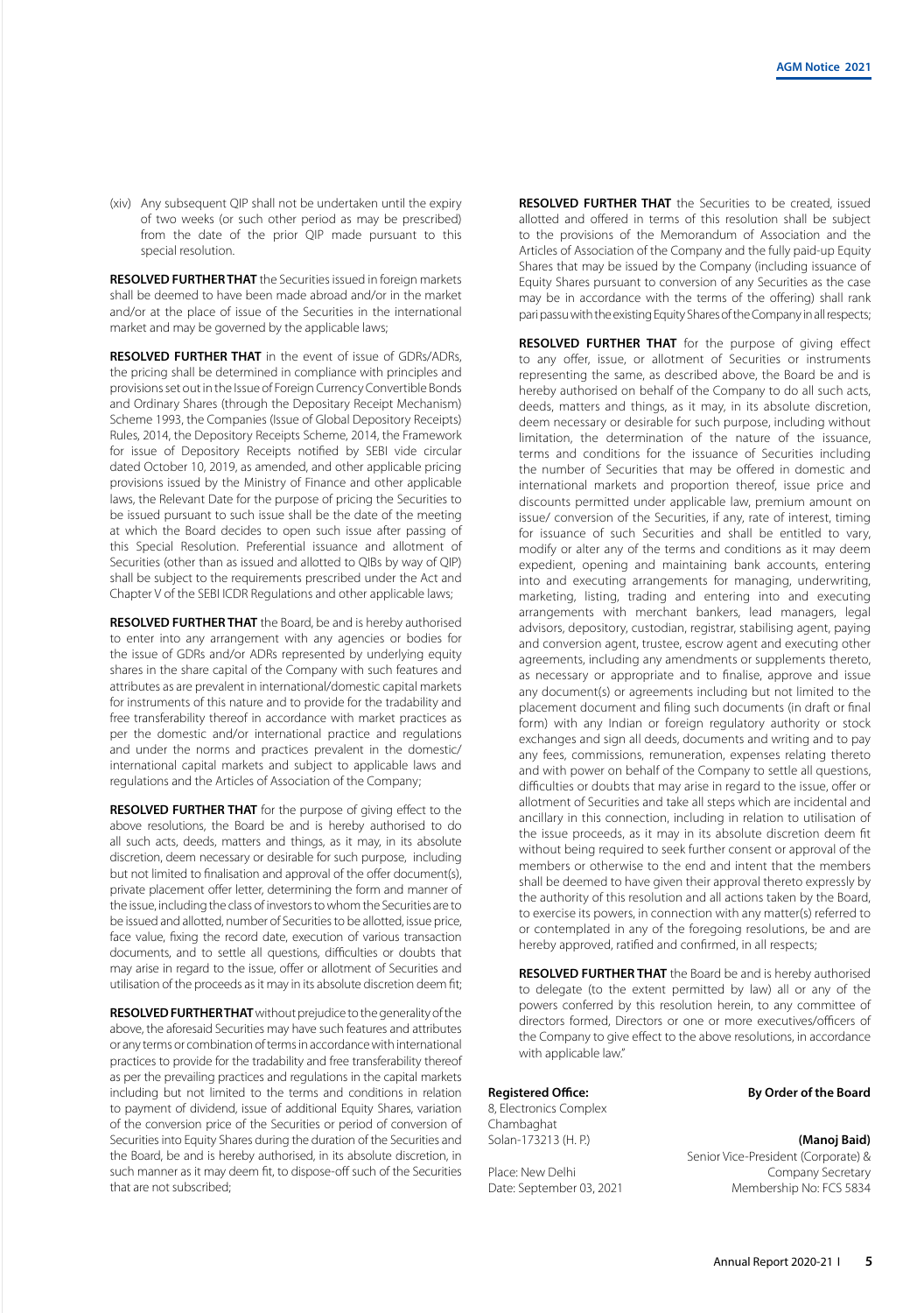# **NOTES:**

1. In view of the continuing COVID-19 pandemic, the Ministry of Corporate Affairs **('MCA')** vide its General Circular Nos. 14/2020 dated April 8, 2020, 17/2020 dated April 13, 2020, 20/2020 dated May 5, 2020, 02/2021 dated January 13, 2021 and the Securities and Exchange Board of India **('SEBI')** vide its Circular Nos. SEBI/HO/CFD/CMD1/ CIR/P/2020/79 dated May 12, 2020 and SEBI/HO/CFD/CMD2/CIR/P/2021/11dated January 15, 2021 (hereinafter collectively referred to as **"the Circulars"**), has allowed the companies to conduct the AGM through Video Conferencing/ Other Audio Visual Means **('VC/OAVM')**, without the physical presence of members at a common venue during the calendar year 2021. Hence, in compliance with the Circulars, the Companies Act, 2013 (the **"Act"**) and the SEBI (Listing Obligations and Disclosure Requirements) Regulations, 2015 (the **"SEBI Listing Regulations"), the 34th AGM of the Company is being held through VC/OAVM on Thursday, 30th September, 2021 at 11:00 a.m. (IST).**

The deemed venue for the AGM will be the place from where the Chairperson of the Meeting conducts the AGM.

- 2. Pursuant to the provisions of Section 108 of the Act read with Rule 20 of the Companies (Management and Administration) Rules, 2014 (as amended) and Regulation 44 of the SEBI Listing Regulations (as amended), and the Circulars issued by the Ministry of Corporate Affairs dated April 08, 2020, April 13, 2020 and May 05, 2020, the Company is providing facility of remote e-Voting to its Members in respect of the business to be transacted at the AGM. For this purpose, the Company has entered into an agreement with National Securities Depository Limited **(NSDL)** for facilitating voting through electronic means, as the authorized agency. The facility of casting votes by a member using remote e-Voting system as well as e-Voting on the date of the AGM will be provided by NSDL.
- 3. As per the provisions of Clause 3.A.II of the General Circular No. 20/2020 dated May 5, 2020, issued by the MCA, the matter of Special Business as appearing at item no. 5 to 10 of the accompanying Notice, is considered to be unavoidable by the Board and hence, forms part of this Notice.
- 4. The relative Statement pursuant to Section 102 of the Act in respect of the business under item nos. 4 to 10 set out above and the relevant details of the Directors seeking re-appointment/ appointment at this AGM in respect of business under item no. 4 to 10, as required under Regulations 26(4) and 36(3) of the SEBI Listing Regulations and Secretarial Standard on General Meetings issued by the Institute of Company Secretaries of India **('Secretarial Standard-2')** are annexed hereto.
- **5. PURSUANT TO THE PROVISIONS OF THE ACT, A MEMBER ENTITLED TO ATTEND AND VOTE AT THE AGM IS ENTITLED TO APPOINT A PROXY TO ATTEND AND VOTE ON HIS/HER BEHALF AND THE PROXY NEED NOT BE A MEMBER OF THE COMPANY. SINCE THIS AGM IS BEING HELD PURSUANT TO THE MCA CIRCULARS AND THE SEBI CIRCULARS THROUGH VC/OAVM, THE REQUIREMENT OF PHYSICAL ATTENDANCE OF MEMBERS HAS BEEN DISPENSED WITH. ACCORDINGLY, IN TERMS OF THE MCA CIRCULARS AND THE SEBI CIRCULARS, THE FACILITY FOR APPOINTMENT OF PROXIES BY THE MEMBERS WILL NOT BE AVAILABLE FOR THIS AGM AND HENCE THE PROXY FORM, ATTENDANCE SLIP AND ROUTE MAP OF AGM ARE NOT ANNEXED TO THIS NOTICE.**
- 6. Institutional Investors, who are members of the Company, are encouraged to attend and vote at the 34<sup>th</sup> AGM through VC/OAVM facility. Corporate members intending to appoint their authorized representatives pursuant to Sections 112 and 113 of the Act, as the case maybe, to attend the AGM through VC/ OAVM or to vote through remote e-Voting are requested to send a certified copy of the Board Resolution to the Scrutinizer by e-mail at **scrutinizer@hfcl.com** with a copy marked to **evoting@nsdl.co.in** and the Company at **secretarial@hfcl.com**.
- 7. Only registered members of the Company may attend and vote at the AGM through VC/OAVM facility. In case of joint holders, the member whose name appears as the first holder in the order of names as per the Register of Members of the Company will be entitled to vote at the AGM. The attendance of the Members attending the AGM through VC/OAVM will be counted for the purpose of reckoning the quorum under Section 103 of the Act.
- 8. The Members can join the AGM in the VC/OAVM mode at least 15 minutes before and till 15 minutes after the scheduled time of the commencement of the Meeting by following the procedure mentioned in the Notice. The facility of participation at the AGM through VC/OAVM will be made available for 1,000 members on first come first served basis. This will not include large Shareholders (Shareholders holding 2% or more shareholding), Promoters, Institutional Investors, Directors, Key Managerial Personnel, the Chairpersons of the Audit Committee, Nomination and Remuneration Committee and Stakeholders' Relationship Committee, Auditors etc. who are allowed to attend the AGM without restriction on account of first come first served basis.
- **9. ELECTRONIC DISPATCH OF NOTICE AND ANNUAL REPORT:** In line with the General Circular No. 20/2020 dated May 5, 2020, issued by the MCA and the SEBI Circulars, Notice of the AGM along with the Annual Report 2020-21 is being sent only through electronic mode to those members whose email addresses are registered with the Company/Depositories. The Notice of AGM and Annual Report 2020-21 are available on the Company's website viz. **www.hfcl.com** and may also be accessed from the relevant section of the websites of the Stock Exchanges i.e. the BSE Limited and the National Stock Exchange of India Limited at **www.bseindia.com** and **www.nseindia.com,** respectively. The AGM Notice is also available on the website of NSDL (agency for providing the Remote e-Voting facility) at **www.evoting.nsdl.com**.
- 10. Electronic copies of all the documents referred to in the accompanying Notice of the AGM and the Statement shall be made available for inspection. During the 34<sup>th</sup> AGM, members may access the scanned copy of Register of Directors and Key Managerial Personnel and their shareholding maintained under Section 170 of the Act; the Register of Contracts and Arrangements in which Directors are interested maintained under Section 189 of the Act; the certificate from the Statutory Auditors of the Company stating that the Company has implemented the "Himachal Futuristic Communications Limited Employees' Long Term Incentive Plan–2017" (**"HFCL Plan-2017"**) in accordance with the Securities and Exchange Board of India (Share Based Employee Benefits) Regulations, 2014 and the special resolution passed by the members of the Company approving HFCL Plan 2017 in their 30<sup>th</sup> AGM held on September 25, 2017. Members desiring inspection of statutory registers and other relevant documents may send their request in writing to the Company at **secretarial@hfcl.com**.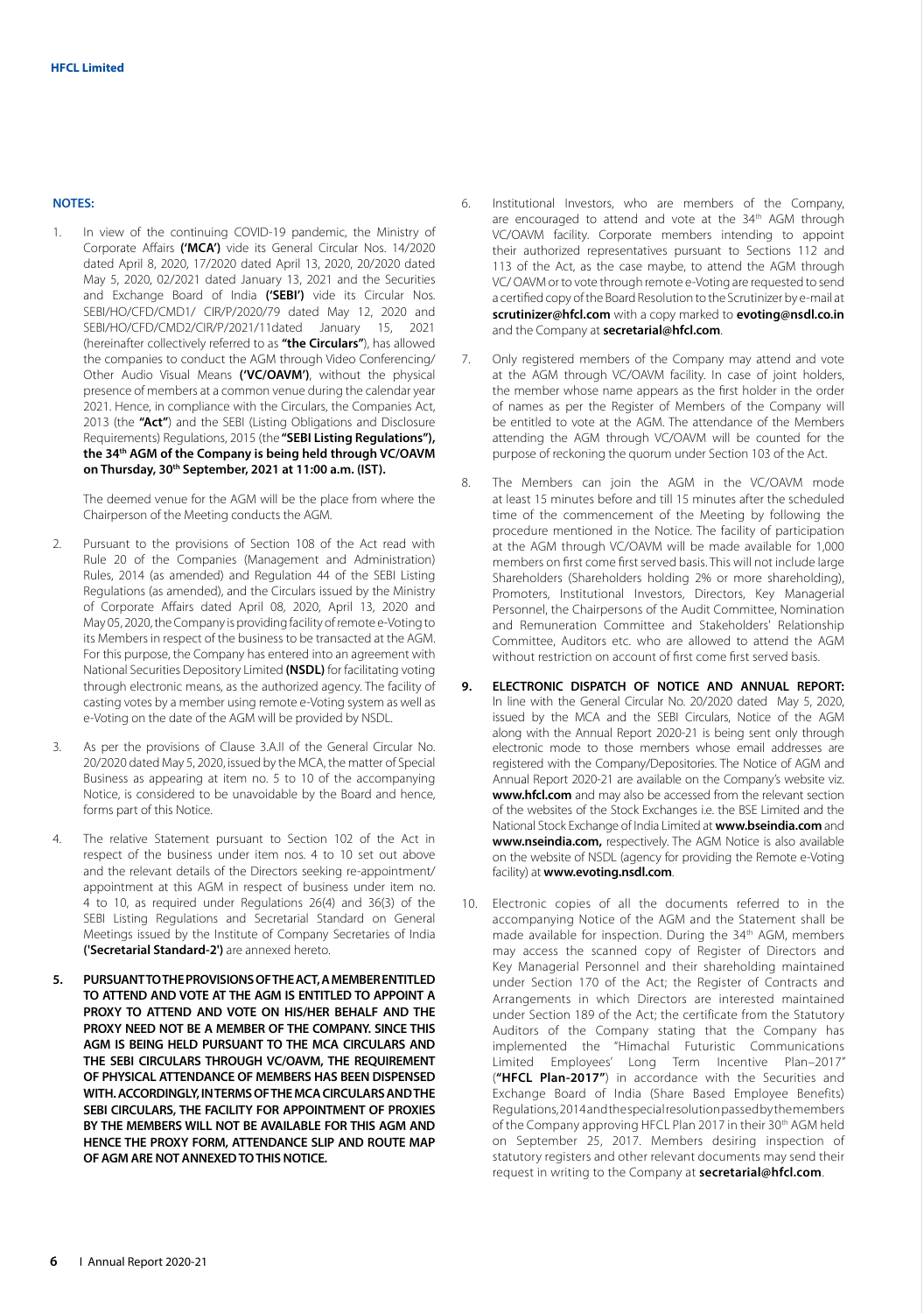- 11. **SCRUTINIZER FOR E-VOTING:** Mr. Baldev Singh Kashtwal, Company Secretary in whole-time-practice having Membership No. FCS 3616 and C .P. No. 3169 has been appointed as the Scrutinizer to scrutinize the e-Voting process in a fair and transparent manner.
- **12. BOOK CLOSURE:** The Register of Members and Transfer Books of the Company will be closed from **Friday, September 24, 2021 to Thursday, September 30, 2021 (both days inclusive)** for the purpose of AGM and payment of dividend on equity shares.

The voting rights of members shall be in proportion to their shares of the paid-up equity share capital of the Company as on the cut- off date on **Thursday, September 23, 2021**. Any person, who acquires shares of the Company and become member of the Company after dispatch of the notice and holding shares as of the cut-off date i.e. **Thursday, September 23, 2021**, may obtain the login ID and password by sending a request at **evoting@nsdl.co.in** or the Company at: **secretarial@hfcl.com** and/or RTA at: **admin@mcsregistrars.com**.

- 13. Members desiring any information with regard to Annual Accounts/ Annual Report are requested to submit their queries addressed to the Company Secretary at **secretarial@hfcl.com** at least 10 (ten) days in advance of the Meeting so that the information called for can be made available to the concerned shareholder(s).
- 14. The requirement to place the matter relating to appointment of Auditors for ratification by members at every AGM is done away with vide notification dated May 07, 2018 issued by the Ministry of Corporate Affairs, New Delhi. Accordingly, no resolution is proposed for ratification of appointment of Auditors, who were appointed in the AGM held on September 25, 2017.
- 15. **NOMINATION:** As per the provisions of Section 72 of the Act, the facility for making nomination is available for the members in respect of the shares held by them. Members who have not yet registered their nomination are requested to register the same by submitting Form No. SH-13. Members are requested to submit the said details to their Depository Participants in case the shares are held by them in electronic form and to the Company's Registrar and Transfer Agent ('RTA') in case the shares are held by them in physical form, quoting your folio number.
- 16. Members holding shares in physical form, in identical order of names, in more than one folio are requested to send to the Company's RTA, the details of such folios together with the share certificates for consolidating their holdings in one folio. A consolidated share certificate will be issued to such members after making requisite changes.
- 17. To prevent fraudulent transactions, members are advised to exercise due diligence and notify the Company of any change in address or demise of any member as soon as possible. Members are also advised to not leave their demat account(s) dormant for long. Periodic statement of holdings should be obtained from the concerned Depository Participant and holdings should be verified from time to time.
- 18. Non-Resident Indian members are requested to inform the Company's RTA immediately of:
	- a) Change in their residential status on return to India for permanent settlement.
- b) Particulars of their bank account maintained in India with complete name, branch, account type, account number and address of the bank with pin code number, if not furnished earlier.
- 19. Members holding shares in dematerialized mode are requested to intimate all changes pertaining to their bank details/NECS/ mandates, nominations, power of attorney, change of address/ name, Permanent Account Number ('PAN') details, etc. to their Depository Participant only and not to the Company/ the Company's RTA. Changes intimated to the Depository Participant will then be automatically reflected in the Company's records which will help the Company and its RTA provide efficient and better service to the members.

In case of members holding shares in physical form, such information is required to be provided to the Company's RTA in physical mode, after restoring normalcy or in electronic mode at **admin@mcsregistrars.com**, as per instructions mentioned in the form.

- **20. SEBI HAS MANDATED SUBMISSION OF PAN BY EVERY PARTICIPANT IN THE SECURITIES MARKET. MEMBERS HOLDING SHARES IN ELECTRONIC FORM ARE, THEREFORE, REQUESTED TO SUBMIT THEIR PAN DETAILS TO THEIR DEPOSITORY PARTICIPANTS. MEMBERS HOLDING SHARES IN PHYSICAL FORM ARE REQUESTED TO SUBMIT THEIR PAN DETAILS TO THE COMPANY'S RTA.**
- 21. **TRANSFER OF SHARES PERMITTED IN DEMAT FORM ONLY:** As per Regulation 40 of the SEBI Listing Regulations, as amended, transfer of securities would be carried out in dematerialized form only with effect from April 1, 2019, except in case of transmission or transposition of securities. However, members can continue to hold shares in physical form. In view of the same and to eliminate all risks associated with physical shares and for ease of portfolio management, members holding shares in physical form are requested to consider converting their holdings to dematerialized form. Members can contact the Company's RTA for assistance in this regard.
- 22. To support the '**Green Initiative'**, members who have not yet registered their email addresses are requested to register the same with their DPs in case the shares are held by them in electronic form and with the Company's RTA in case the shares are held by them in physical form. All such members are requested to kindly get their e-mail addresses updated immediately which will not only save your Company's money incurred on the postage but also contribute a lot to save the environment of this Planet.
- 23. The Company has made arrangement with the RTA/NSDL/CDSL for registration of e-mail addresses in terms of the MCA Circulars for members who wish to receive the Annual Report along with the AGM Notice electronically and to cast the vote electronically.

Eligible members whose e-mail addresses are not registered with the Company/ DPs are required to provide the same to RTA, pursuant to which, any member may receive on the e-mail address provided by the member the Notice of this AGM along with the Annual Report 2020-21 and the procedure for remote e-Voting along with the login ID and password for remote e-Voting.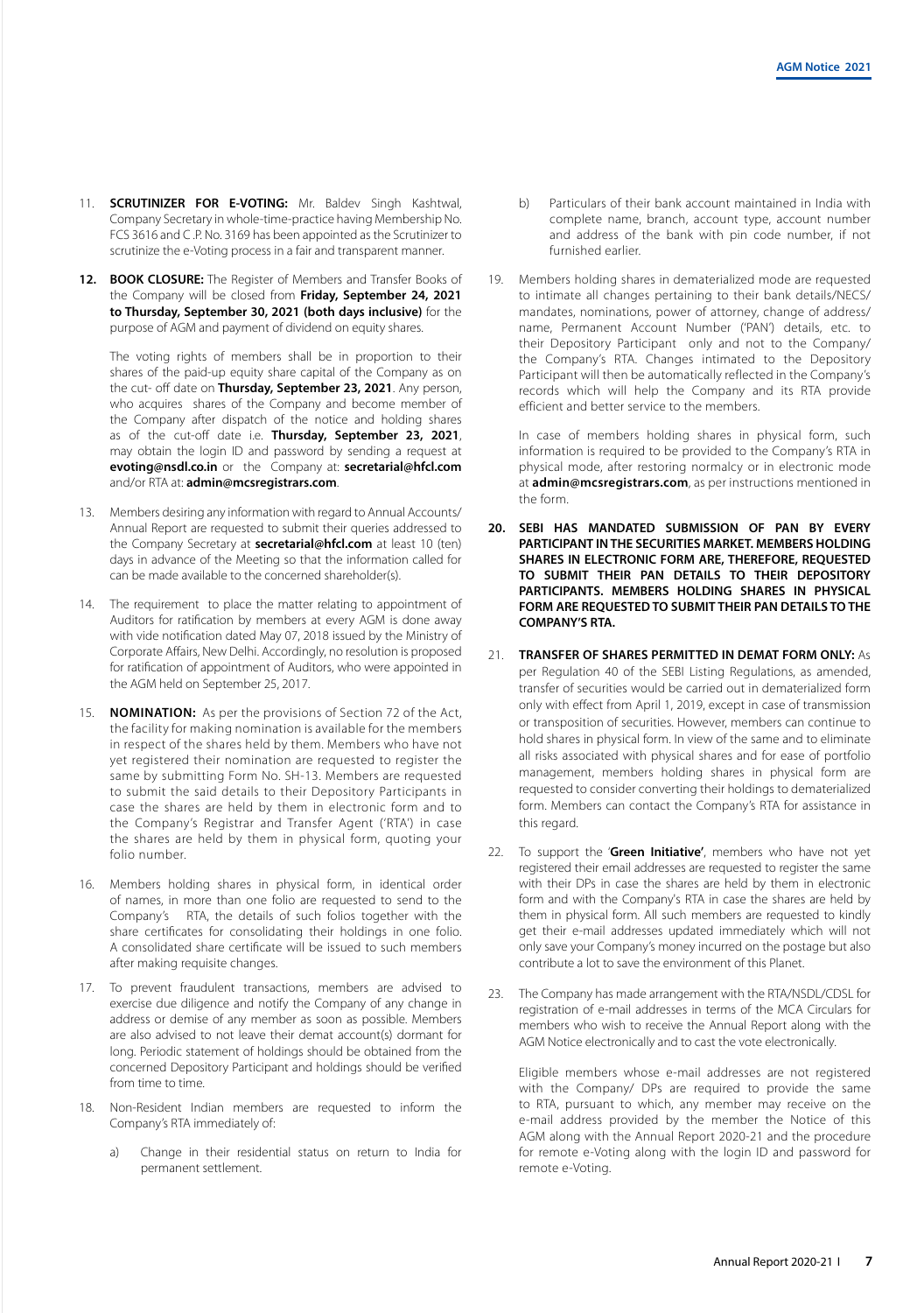24. **UNCLAIMED DIVIDEND / IEPF:** Members are requested to note that, dividends, if not encashed for a consecutive period of 7 years from the date of transfer to Unpaid Dividend Account of the Company, are liable to be transferred to the Investor Education and Protection Fund (**'IEPF'**). The shares in respect of such unclaimed dividends are also liable to be transferred to the demat account of the IEPF Authority. In view of this, members are requested to claim their dividends from the Company, within the stipulated timeline.

Pursuant to the provisions of Investor Education and Protection Fund Authority (Accounting, Audit, Transfer and Refund) Rules, 2016 (**"IEPF Rules"**) as amended, the Company has uploaded the details of unpaid and unclaimed dividend amounts, pertaining to FY18 and FY19, lying with the Company, on the website of the Company at **https://www.hfcl.com** and also on the website of the MCA at **http://www.iepf.gov.in**.

The following table provides a list of years for which unclaimed dividends and their corresponding shares would become eligible to be transferred to the IEPF on the dates mentioned below:

| <b>Financial Year</b> | Dividend per Share $(\bar{\zeta})$ | <b>Date of Declaration</b> | Due Date for Transfer | Amount (₹)<br>(Unpaid as on<br>March 31, 2021) |
|-----------------------|------------------------------------|----------------------------|-----------------------|------------------------------------------------|
| 2017-18               | 0.06                               | September 29, 2018         | December 04, 2025     | 10.36.599.60                                   |
| 2018-19               | 0.10                               | September 28, 2019         | December 03, 2026     | 16,40,858.90                                   |

Further, please refer to our e-mail communication dated September 02, 2021, to the shareholders in respect of Deduction of Tax at Source on Dividend under relevant provisions of the Income-Tax Act, 1961. Please provide necessary documents/ information for claiming exemption form TDS on Dividend to be paid for the FY21.

# **THE INSTRUCTIONS FOR MEMBERS FOR REMOTE E-VOTING AND JOINING GENERAL MEETING ARE AS UNDER:-**

The remote e-voting period begins on **Monday, September 27, 2021 at 09:00 A.M. and ends on Wednesday, September 29, 2021 at 05:00 P.M**.

The remote e-voting module shall be disabled by NSDL for voting thereafter. The Members, whose names appear in the Register of Members/ Beneficial Owners as on the record date (cut-off date) i.e. **Thursday, September 23, 2021**, may cast their vote, electronically.

The voting right of shareholders shall be in proportion to their share in the paid-up equity share capital of the Company as on the cut-off date, being **Thursday, September 23, 2021**.

#### **How do I vote electronically using NSDL e-Voting system?**

The way to vote electronically on NSDL e-Voting system consists of "**Two Steps**" which are mentioned hereafter:

# **Step 1: Access to NSDL e-Voting system:**

# **A) Login method for e-Voting and joining virtual meeting for Individual shareholders holding securities in demat mode:**

In terms of SEBI circular dated December 9, 2020 on e-Voting facility provided by listed companies, Individual shareholders holding securities in demat mode are allowed to vote through their demat account maintained with Depositories and Depository Participants. Shareholders are advised to update their mobile number and email Id in their demat accounts in order to access e-Voting facility.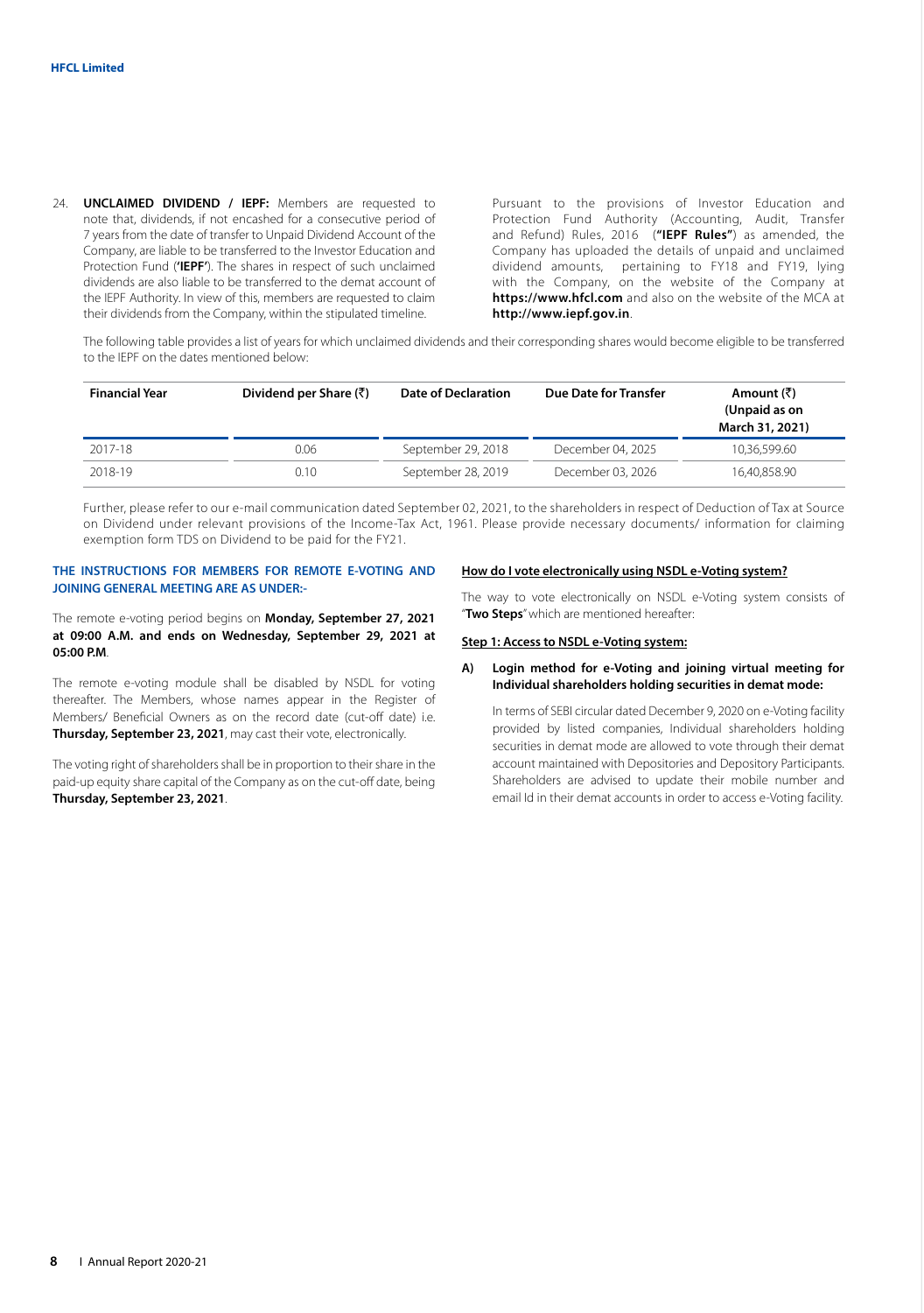# **Login method for Individual shareholders holding securities in demat mode is given below:**

| Type of share holders                                                                                               | Login Method                                                                                                                                                                                                                                                                                                                                                                                                                                                                                                                                                                                                                                                                                                                                                                                                                                                                       |
|---------------------------------------------------------------------------------------------------------------------|------------------------------------------------------------------------------------------------------------------------------------------------------------------------------------------------------------------------------------------------------------------------------------------------------------------------------------------------------------------------------------------------------------------------------------------------------------------------------------------------------------------------------------------------------------------------------------------------------------------------------------------------------------------------------------------------------------------------------------------------------------------------------------------------------------------------------------------------------------------------------------|
| Individual<br>Share-holders<br>holding securities in demat<br>mode with NSDL.                                       | 1. Existing IDeAS user can visit the e-Services website of NSDL viz. https://eservices.nsdl.com either on a<br>Personal Computer or on a mobile. On the e-Services home page click on the "Beneficial Owner" icon<br>under "Login" which is available under 'IDeAS' section, this will prompt you to enter your existing User ID<br>and Password. After successful authentication, you will be able to see e-Voting services under Value added<br>services. Click on "Access to e-Voting" under e-Voting services and you will be able to see e-Voting page.<br>Click on company name or <b>e-Voting service provider i.e. NSDL</b> and you will be re-directed to e-Voting<br>website of NSDL for casting your vote during the remote e-Voting period or joining virtual meeting &<br>e-Voting during the meeting.                                                                |
|                                                                                                                     | 2. If you are not registered for IDeAS e-Services, option to register is available at https://eservices.nsdl.com. Select<br>"Register Online for IDeAS Portal" or click at https://eservices.nsdl.com/SecureWeb/IdeasDirectReg.jsp                                                                                                                                                                                                                                                                                                                                                                                                                                                                                                                                                                                                                                                 |
|                                                                                                                     | 3. Visit the e-Voting website of NSDL. Open web browser by typing the following URL: https://www.evoting.nsdl.<br>com/ either on a Personal Computer or on a mobile. Once the home page of e-Voting system is launched, click on<br>the icon "Login" which is available under 'Shareholder/Member' section. A new screen will open. You will have to enter<br>your User ID (i.e. your sixteen digit demat account number hold with NSDL), Password/OTP and a Verification Code<br>as shown on the screen. After successful authentication, you will be redirected to NSDL Depository site wherein you<br>can see e-Voting page. Click on company name or <b>e-Voting service provider i.e. NSDL</b> and you will be redirected to<br>e-Voting website of NSDL for casting your vote during the remote e-Voting period or joining virtual meeting &<br>e-Voting during the meeting. |
|                                                                                                                     | 4. Shareholders/Members can also download NSDL Mobile App "NSDL Speede" facility by scanning the<br>QR code mentioned below for seamless voting experience.                                                                                                                                                                                                                                                                                                                                                                                                                                                                                                                                                                                                                                                                                                                        |
|                                                                                                                     | <b>NSDL Mobile App is available on</b>                                                                                                                                                                                                                                                                                                                                                                                                                                                                                                                                                                                                                                                                                                                                                                                                                                             |
|                                                                                                                     | Coogle Play<br>$\bigstar$ App Store                                                                                                                                                                                                                                                                                                                                                                                                                                                                                                                                                                                                                                                                                                                                                                                                                                                |
| Share-holders<br>Individual<br>holding securities in demat<br>mode with CDSL                                        | 1. Existing users who have opted for Easi/Easiest, they can login through their user id and password. Option<br>will be made available to reach e-Voting page without any further authentication. The URL for users to login<br>to Easi/Easiest are https://web.cdslindia.com/myeasi/home/login or www.cdslindia.com and click on<br>New System Myeasi.                                                                                                                                                                                                                                                                                                                                                                                                                                                                                                                            |
|                                                                                                                     | 2. After successful login of Easi/Easiest the user will be also able to see the E Voting Menu. The Menu will have<br>links of e-Voting service provider i.e. NSDL. Click on NSDL to cast your vote.                                                                                                                                                                                                                                                                                                                                                                                                                                                                                                                                                                                                                                                                                |
|                                                                                                                     | 3. If the user is not registered for Easi/Easiest, option to register is available at the following weblink:<br>https://web.cdslindia.com/myeasi/Registration/EasiRegistration                                                                                                                                                                                                                                                                                                                                                                                                                                                                                                                                                                                                                                                                                                     |
|                                                                                                                     | 4. Alternatively, the user can directly access e-Voting page by providing demat Account Number and PAN No.<br>from a link in www.cdslindia.com home page. The system will authenticate the user by sending OTP on<br>registered Mobile & Email as recorded in the demat Account. After successful authentication, user will be<br>provided links for the respective ESP i.e. NSDL where the e-Voting is in progress.                                                                                                                                                                                                                                                                                                                                                                                                                                                               |
| Individual<br>Share-holders<br>(holding securities in demat<br>mode) login through their<br>depository participants | You can also login using the login credentials of your demat account through your Depository Participant<br>registered with NSDL/CDSL for e-Voting facility. Upon logging in, you will be able to see e-Voting option.<br>Click on e-Voting option, you will be redirected to NSDL/CDSL Depository site after successful authentication,<br>wherein you can see e-Voting feature. Click on company name or e-Voting service provider i.e. NSDL and you<br>will be redirected to e-Voting website of NSDL for casting your vote during the remote e-Voting period or<br>joining virtual meeting & e-Voting during the meeting.                                                                                                                                                                                                                                                      |

**Important note:** Members who are unable to retrieve User ID/Password are advised to use Forget User ID and Forget Password option available at abovementioned website.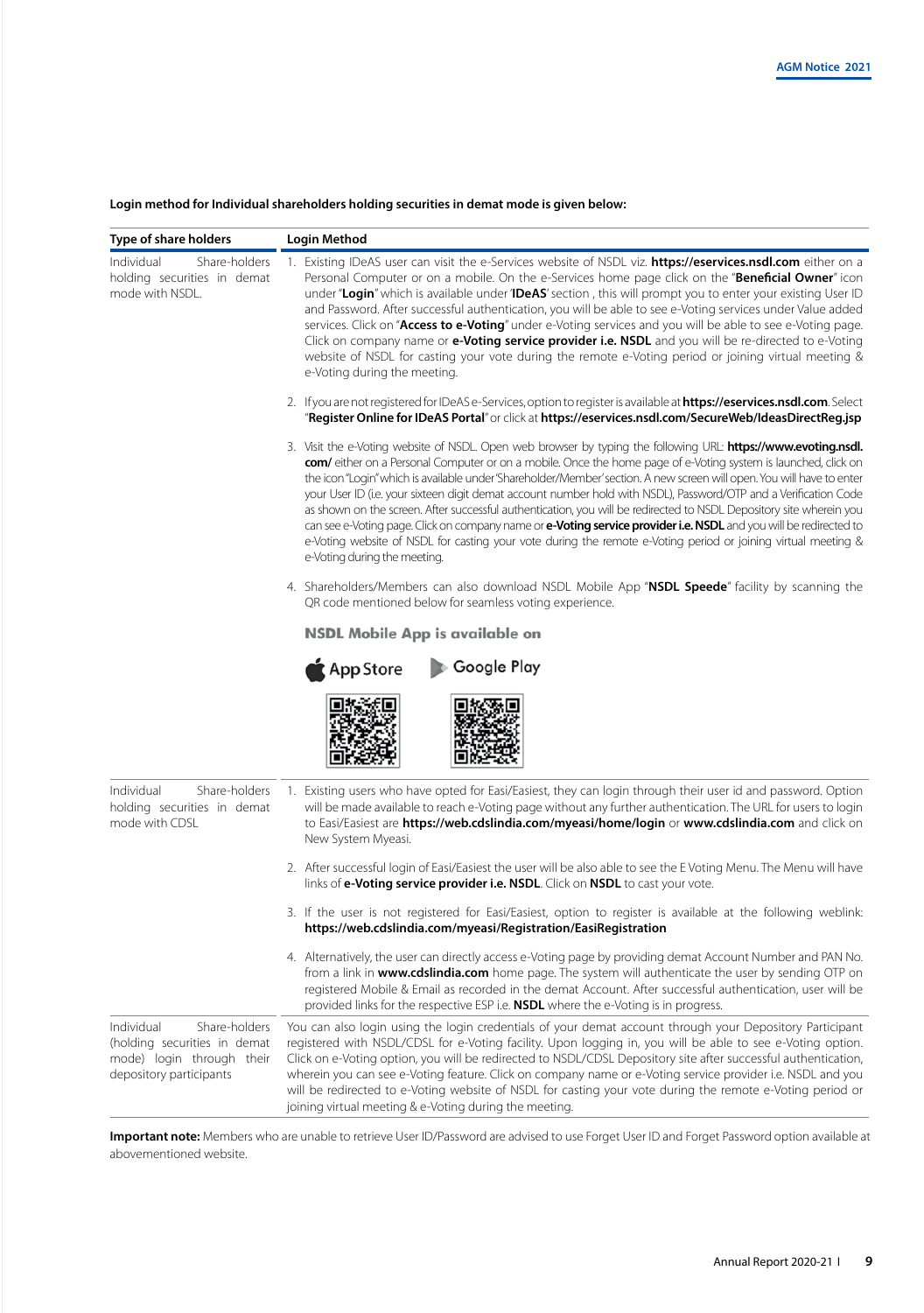**Helpdesk for Individual Shareholders holding securities in demat mode for any technical issues related to login through Depository i.e. NSDL and CDSL.**

| Login type                                                                  | Helpdesk details                                                                                                                                                                |
|-----------------------------------------------------------------------------|---------------------------------------------------------------------------------------------------------------------------------------------------------------------------------|
| Individual<br>Shareholders<br>holdina<br>securities in demat mode with NSDL | Members facing any technical issue in login can contact NSDL helpdesk by sending a request at<br>evoting@nsdl.co.in or call at toll free no.: 1800 1020 990 and 1800 22 44 30.  |
| Individual<br>Shareholders<br>holdina<br>securities in demat mode with CDSL | Members facing any technical issue in login can contact CDSL helpdesk by sending a request at:<br>helpdesk.evoting@cdslindia.com or contact at 022-23058738 or 022-23058542-43. |

**B) Login Method for e-Voting and joining virtual meeting for shareholders other than Individual shareholders holding securities in demat mode and shareholders holding securities in physical mode:**

#### **How to Log-in to NSDL e-Voting website?**

- Visit the e-Voting website of NSDL. Open web browser by typing the following URL: **https://www.evoting.nsdl.com/** either on a Personal Computer or on a mobile.
- 2. Once the home page of e-Voting system is launched, click on the icon **"Login"** which is available under **'Shareholder/Member'**  section.
- 3. A new screen will open. You will have to enter your User ID, your Password/OTP and a Verification Code as shown on the screen.

Alternatively, if you are registered for NSDL eservices i.e. IDEAS, you can log-in at **https://eservices.nsdl.com/** with your existing IDEAS login. Once you log-in to NSDL eservices after using your log-in credentials, click on e-Voting and you can proceed to Step 2 i.e. Cast your vote electronically.

4. Your User ID details are given below:

| Manner of holding<br>shares i.e. Demat (NSDL<br>or CDSL) or Physical | Your User ID is:                                                                                             |
|----------------------------------------------------------------------|--------------------------------------------------------------------------------------------------------------|
| a) For Members who<br>hold shares in demat                           | 8 Character DP ID followed by 8<br>Digit Client ID                                                           |
| account with NSDL.                                                   | For example, if your DPID is IN300***<br>and Client ID is 12****** then your<br>user ID is IN300***12******. |
| b) For Members who                                                   | 16 Digit Beneficiary ID                                                                                      |
| hold shares in demat<br>account with CDSL.                           | For example if your Beneficiary ID is<br>12************** then your user ID<br>is 12***************          |
| c) For Members holding<br>shares in Physical Form.                   | EVEN Number followed by Folio<br>Number registered with<br>the<br>company.                                   |
|                                                                      | For example, if folio number is<br>001*** and FVFN is 101456 then<br>user ID is 101456001***                 |

- 5. Password details for shareholders other than Individual shareholders are given below:
- a) If you are already registered for e-Voting, then you can user your existing password to login and cast your vote.
- b) If you are using NSDL e-Voting system for the first time, you will need to retrieve the 'initial password' which was communicated to you. Once you retrieve your 'initial password', you need to enter the 'initial password' and the system will force you to change your password.
- c) How to retrieve your 'initial password'?
	- (i) If your email ID is registered in your demat account or with the company, your 'initial password' is communicated to you on your email ID. Trace the email sent to you from NSDL from your mailbox. Open the email and open the attachment i.e. a .pdf file. Open the .pdf file. The password to open the .pdf file is your 8 digit client ID for NSDL account, last 8 digits of client ID for CDSL account or folio number for shares held in physical form. The .pdf file contains your 'User ID' and your 'initial password'.
	- (ii) If your email ID is not registered, please follow steps mentioned below in **process for those shareholders whose email ids are not registered.**
- 6. If you are unable to retrieve or have not received the "Initial password" or have forgotten your password:
	- a) Click on "**Forgot User Details/Password?**" (If you are holding shares in your demat account with NSDL or CDSL) option available on **www.evoting.nsdl.com**.
	- b) **"Physical User Reset Password?"** (If you are holding shares in physical mode) option available on **www.evoting.nsdl.com**.
	- c) If you are still unable to get the password by aforesaid two options, you can send a request at **evoting@nsdl.co.in** mentioning your demat account number/folio number, your PAN, your name and your registered address etc.
	- d) Members can also use the OTP (One Time Password) based login for casting the votes on the e-Voting system of NSDL.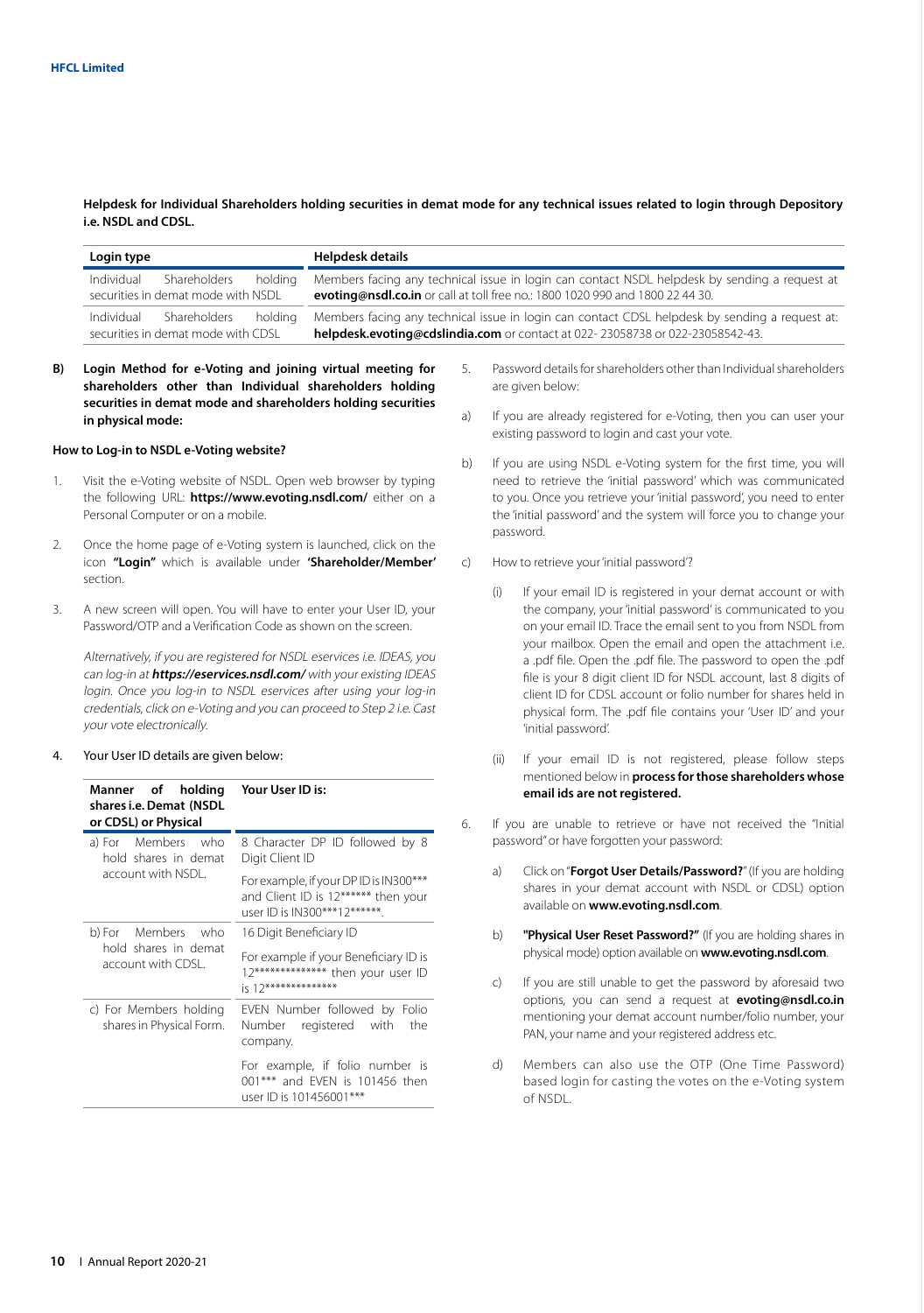- 7. After entering your password, tick on Agree to **"Terms and Conditions"** by selecting on the check box.
- 8. Now, you will have to click on "**Login**" button.

After you click on the "**Login**" button, Home page of e-Voting will open.

# **Step 2: Cast your vote electronically and join General Meeting on NSDL e-Voting system:-**

### **How to cast your vote electronically and join General Meeting on NSDL e-Voting system?**

- 1. After successful login at Step 1, you will be able to see all the companies "**EVEN**" in which you are holding shares and whose voting cycle and General Meeting is in active status.
- 2. Select "**EVEN**" of company for which you wish to cast your vote during the remote e-Voting period and casting your vote during the General Meeting. For joining virtual meeting, you need to click on "VC/OAVM" link placed under "**Join General Meeting**".
- 3. Now you are ready for e-Voting as the Voting page opens.
- 4. Cast your vote by selecting appropriate options i.e. assent or dissent, verify/modify the number of shares for which you wish to cast your vote and click on "**Submit**" and also "**Confirm**" when prompted.
- 5. Upon confirmation, the message "**Vote cast successfully**" will be displayed.
- 6. You can also take the printout of the votes cast by you by clicking on the print option on the confirmation page.
- 7. Once you confirm your vote on the resolution, you will not be allowed to modify your vote.

### **General Guidelines for Shareholders:**

- 1. Institutional shareholders (i.e. other than individuals, HUF, NRI etc.) are required to send scanned copy (PDF/JPG Format) of the relevant Board Resolution/ Authority letter etc, to the Scrutinizer by e-mail to **scrutinizer@hfcl.com** with a copy marked to **evoting@nsdl.co.in**.
- 2. It is strongly recommended not to share your password with any other person and take utmost care to keep your password confidential. Login to the e-voting website will be disabled upon five unsuccessful attempts to key in the correct password. In such an event, you will need to go through the "**Forgot User Details/ Password?**" or "**Physical User Reset Password?**" option available on **www.evoting.nsdl.com** to reset the password.
- 3. In case of any queries, you may refer the **Frequently Asked Questions (FAQs)** for Shareholders and e-voting user manual for Shareholders available at the download section of **www.evoting.nsdl.com** or call on toll free no.: 1800-222-990 or send a request to **Ms. Pallavi Mhatre, Manager** at **evoting@nsdl.co.in**.

# **Process for those shareholders whose email ids are not registered with the depositories for procuring user id and password and registration of e mail ids for e-voting for the resolutions set out in this Notice:**

- 1. In case shares are held in physical mode please provide Folio No., Name of Shareholder, scanned copy of the share certificate (front and back), PAN (self-attested scanned copy of PAN card), AADHAAR (self- attested scanned copy of Aadhaar Card) by email to **secretarial@hfcl.com**.
- 2. In case shares are held in demat mode, please provide DPID-CLID (16 digit DPID + CLID or 16 digit beneficiary ID), Name, client master or copy of Consolidated Account statement, PAN (self-attested scanned copy of PAN card), AADHAAR (self-attested scanned copy of Aadhaar Card) to **secretarial@hfcl.com**. If you are an Individual shareholders holding securities in demat mode, you are requested to refer to the login method explained at **Step 1 (A) i.e. Login method for e-Voting and joining virtual meeting for Individual shareholders holding securities in demat mode**.
- 3. Alternatively shareholder/members may send a request to **evoting@nsdl.co.in** for procuring user id and password for e-Voting by providing above mentioned documents.
- 4. In terms of SEBI circular dated December 9, 2020 on e-Voting facility provided by Listed Companies, Individual shareholders holding securities in demat mode are allowed to vote through their demat account maintained with Depositories and Depository Participants. Shareholders are required to update their mobile number and email ID correctly in their demat accounts.

# **THE INSTRUCTIONS FOR MEMBERS FOR E-VOTING ON THE DAY OF THE AGM ARE AS UNDER:-**

- 1. The procedure for e-Voting on the day of the AGM is same as the instructions mentioned above for remote e-voting.
- 2. Only those Members/ shareholders, who will be present in the AGM through VC/OAVM facility and have not casted their vote on the Resolutions through remote e-Voting and are otherwise not barred from doing so, shall be eligible to vote through e-Voting system in the AGM.
- 3. Members who have voted through Remote e-Voting will be eligible to attend the AGM. However, they will not be eligible to vote at the AGM.
- 4. The details of the person who may be contacted for any grievances connected with the facility for e-Voting on the day of the AGM shall be the same person mentioned for Remote e-Voting.

# **INSTRUCTIONS FOR MEMBERS FOR ATTENDING THE AGM THROUGH VC/OAVM ARE AS UNDER:**

1. Member will be provided with a facility to attend the AGM through VC/OAVM through the NSDL e-Voting system. Members may access by following the steps mentioned above for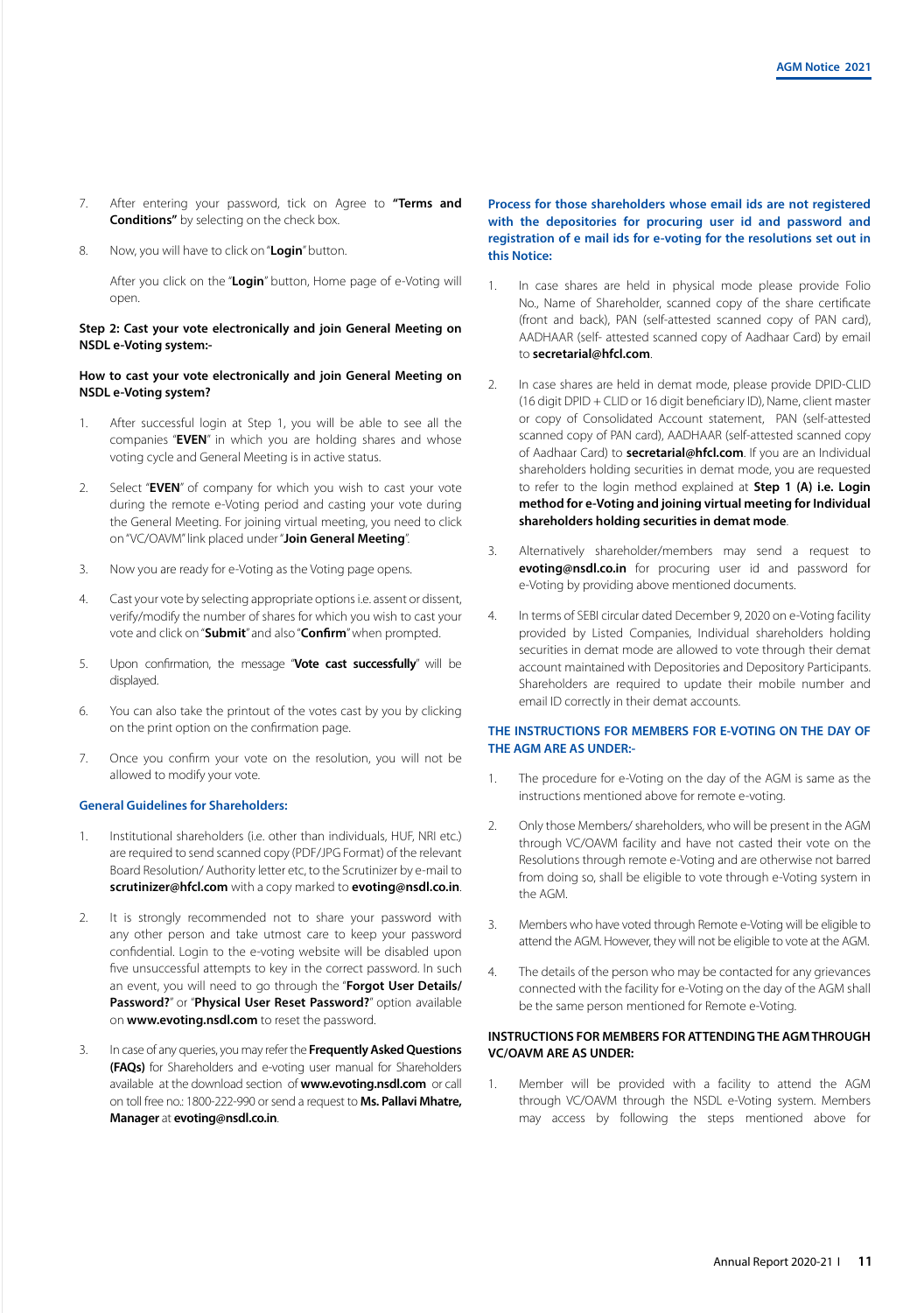**Access to NSDL e-Voting system**. After successful login, you can see link of "VC/OAVM link" placed under "**Join General meeting**" menu against company name. You are requested to click on VC/OAVM link placed under Join General Meeting menu. The link for VC/OAVM will be available in Shareholder/Member login where the EVEN of Company will be displayed. Please note that the members who do not have the User ID and Password for e-Voting or have forgotten the User ID and Password may retrieve the same by following the remote e-Voting instructions mentioned in the notice to avoid last minute rush.

- 2. Members are encouraged to join the Meeting through Laptops for better experience.
- 3. Further, Members will be required to allow Camera and use Internet with a good speed to avoid any disturbance during the meeting.
- 4. Please note that participants connecting from Mobile Devices or Tablets or through Laptop connecting via Mobile Hotspot may experience Audio/Video loss due to Fluctuation in their respective network. It is therefore recommended to use Stable Wi-Fi or LAN Connection to mitigate any kind of aforesaid glitches.
- 5. Shareholders who would like to express their views/have questions may send their questions in advance mentioning their name demat account number/folio number, email id, mobile number at **secretarial@hfcl.com**. The same will be replied by the Company suitably.

#### **SPEAKER REGISTRATION BEFORE AGM:**

Members of the Company, holding shares as on the cut-off date i.e. **Thursday, September 23, 2021** and who would like to speak or express their views during the AGM may register themselves as speakers by sending their request in advance from **Friday, September 24, 2021 (09:00 A.M. IST) up to Saturday, September 25, 2021 (05:00 P.M. IST),** mentioning their name, demat account number/folio number, e-mail ID, mobile number at **secretarial@hfcl.com**. The Company reserves the right to restrict the number of speakers as well as the speaking time depending upon the availability of time for the AGM. Only Registered Speakers will be allowed to speak during the meeting.

#### **SUBMISSION OF QUESTIONS / QUERIES PRIOR TO AGM:**

For ease of conduct of AGM, members who wish to ask questions/ express their views on the items of the businesses to be transacted at the meeting are requested to write to the Company at **secretarial@hfcl.com**, during **Friday, September 24, 2021 (09:00 A.M. IST) up to Saturday,**  September 25, 2021 (05:00 P.M. IST) mentioning their name, demat account no./ folio number, email ID, mobile number etc. The Company will, at the AGM, endeavor to address the queries received till aforesaid dates from those Members who have sent queries from their registered email IDs. Please note that Members' questions will be answered only if they continue to hold shares as on the cut-off date. Such questions by the Members shall be taken up during the meeting or replied within 7 days from AGM date by the Company suitably, if necessary.

Members who will participate in the AGM through VC/OAVM can also pose question/feedback through question box option. Such questions by the Members shall be taken up during the AGM or replied within 7 days from AGM date by the Company suitably, if necessary.

#### **DECLARATION OF RESULTS ON THE RESOLUTIONS:**

- 1. The Scrutinizer shall, immediately after the completion of the scrutiny of the e-voting (votes cast during the AGM and votes cast through remote e-voting), within 2 (two) working days from the conclusion of the AGM, submit a Consolidated Scrutinizer's Report of the total votes cast in favour and against the resolution(s) and whether the resolution(s) has/have been carried or not, to the Chairperson or a person authorized by him in writing.
- 2. The result declared along with the Scrutinizer's Report shall be placed on the Company's website **www.hfcl.com** and on the website of NSDL **www.evoting.nsdl.com**, immediately after the result is declared. The Company shall simultaneously forward the results to the BSE Limited and the National Stock Exchange of India Ltd., where the securities of the Company are listed.
- 3. Subject to the receipt of requisite number of votes, the Resolutions shall be deemed to be passed on the date of the Meeting i.e. **September 30, 2021**.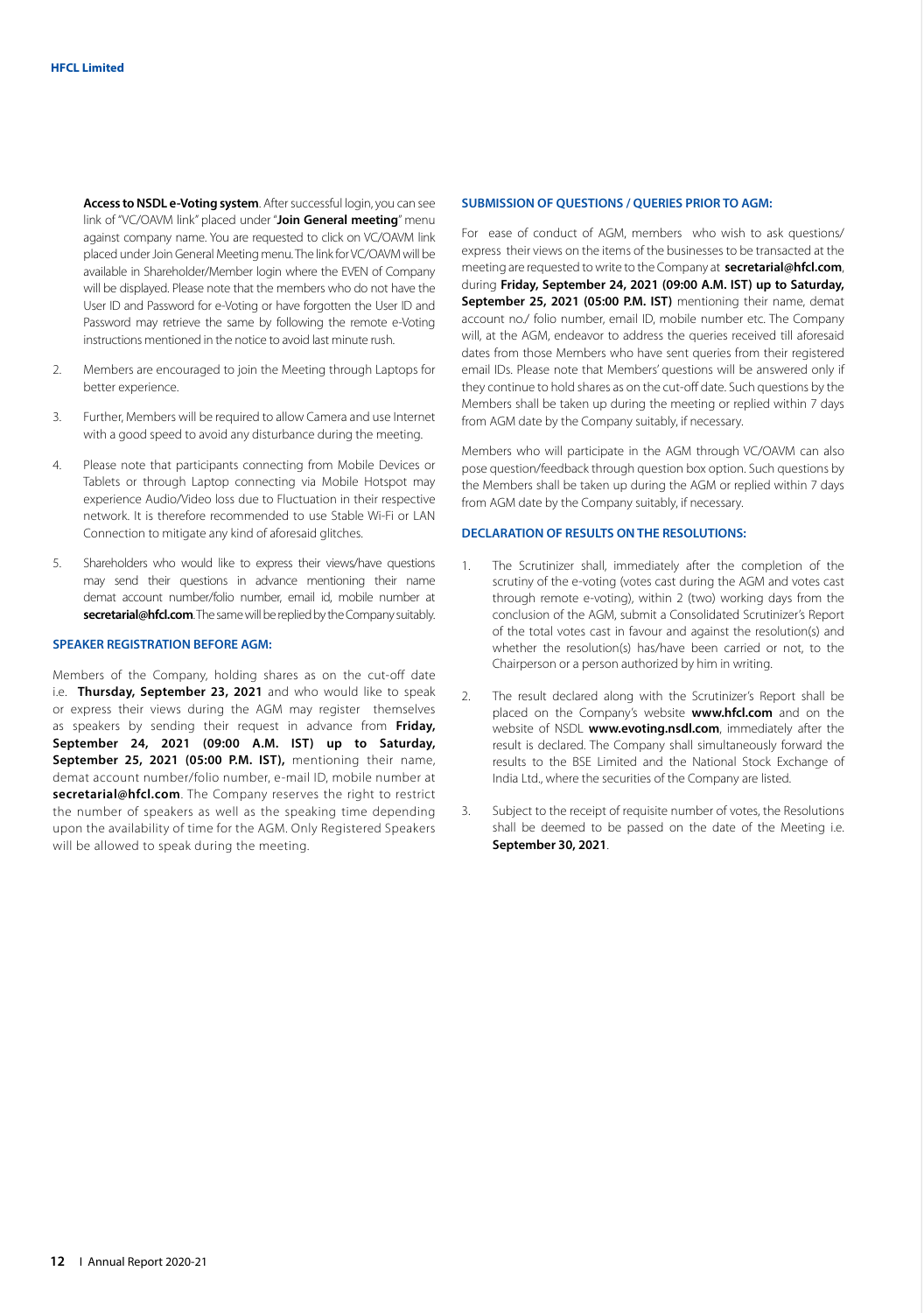| leadin (Hindiene Obline)                                                                                                |                                                                                                                                                                                                                                |
|-------------------------------------------------------------------------------------------------------------------------|--------------------------------------------------------------------------------------------------------------------------------------------------------------------------------------------------------------------------------|
|                                                                                                                         |                                                                                                                                                                                                                                |
| i<br>Si<br>S<br>isainne ann an D                                                                                        |                                                                                                                                                                                                                                |
| Ì<br>→ 36(3) of the Sec                                                                                                 |                                                                                                                                                                                                                                |
|                                                                                                                         |                                                                                                                                                                                                                                |
| ֚֚֓                                                                                                                     |                                                                                                                                                                                                                                |
| l                                                                                                                       |                                                                                                                                                                                                                                |
| ֧֧֦֧֦֧֦֧֧֧֧ׅ֧ׅ֧֧֧֧֧֧֧֧ׅ֧֧֪֧֧֪֧֧֪֧֧֪֧֧֪ׅ֧֧֛֧֛֧֛֧֛֧֧֛֪֧֧֛֚֚֚֚֚֚֚֚֚֚֚֚֚֚֚֚֚֚֚֚֚֚֝֝֝֝֝֬֝֝֓֝֬֜֜֓֜֜֜֜֜֜֜֜֜֜֜֜֜֜֜֜֜֜<br>ה<br>ה | is and the contract of the contract of the contract of the contract of the contract of the contract of the contract of the contract of the contract of the contract of the contract of the contract of the contract of the con |
| ;<br>5                                                                                                                  | i<br>S                                                                                                                                                                                                                         |
| ţ<br>j                                                                                                                  |                                                                                                                                                                                                                                |

| Name of the Director                                             | Dr. (Mr.) Ranjeet Mal Kastia                                                                                                                                                                                                                                                                                                                                                                                       |                                                                                                                                                                                                                                          |                                                                                                                                                                                                                                                                                                                                                                                                                                                                                                                                                                                                                                     |                                                                                                                                                                                                                                                                                                                                                                                                                                                                   |                                                                                                                                                                                                                                                                                                                                                                                                                                       |
|------------------------------------------------------------------|--------------------------------------------------------------------------------------------------------------------------------------------------------------------------------------------------------------------------------------------------------------------------------------------------------------------------------------------------------------------------------------------------------------------|------------------------------------------------------------------------------------------------------------------------------------------------------------------------------------------------------------------------------------------|-------------------------------------------------------------------------------------------------------------------------------------------------------------------------------------------------------------------------------------------------------------------------------------------------------------------------------------------------------------------------------------------------------------------------------------------------------------------------------------------------------------------------------------------------------------------------------------------------------------------------------------|-------------------------------------------------------------------------------------------------------------------------------------------------------------------------------------------------------------------------------------------------------------------------------------------------------------------------------------------------------------------------------------------------------------------------------------------------------------------|---------------------------------------------------------------------------------------------------------------------------------------------------------------------------------------------------------------------------------------------------------------------------------------------------------------------------------------------------------------------------------------------------------------------------------------|
| $\leq$                                                           | 00053059                                                                                                                                                                                                                                                                                                                                                                                                           | Mr. Ramakrishna Eda<br>07677647                                                                                                                                                                                                          | Mr. Surendra Singh Sirohi<br>07595264                                                                                                                                                                                                                                                                                                                                                                                                                                                                                                                                                                                               | Dr. (Ms.) Tamali Sengupta<br>00358658                                                                                                                                                                                                                                                                                                                                                                                                                             | Mr. Mahendra Nahata<br>00052898                                                                                                                                                                                                                                                                                                                                                                                                       |
| Date of Birth                                                    | October 10, 1941                                                                                                                                                                                                                                                                                                                                                                                                   | June 14, 1972                                                                                                                                                                                                                            | July 23, 1955                                                                                                                                                                                                                                                                                                                                                                                                                                                                                                                                                                                                                       | September 27, 1962                                                                                                                                                                                                                                                                                                                                                                                                                                                | May 19, 1959                                                                                                                                                                                                                                                                                                                                                                                                                          |
| appointment<br>Date of first                                     | February 7, 1996                                                                                                                                                                                                                                                                                                                                                                                                   | February 22, 2021                                                                                                                                                                                                                        | August 27, 2018                                                                                                                                                                                                                                                                                                                                                                                                                                                                                                                                                                                                                     | December 24, 2018                                                                                                                                                                                                                                                                                                                                                                                                                                                 | May 11, 1987                                                                                                                                                                                                                                                                                                                                                                                                                          |
| Experience/Expertise<br>in Specific Functional<br>Areas          | Management (London). Dr.<br>$\overline{\circ}$<br>Kastia has to his credit more<br>has in-depth knowledge of<br>Kastia<br>Chemistry and Fellowship<br>than 59 years of business<br>Dr. Kastia has occupied<br>various important positions<br>n well-known Industries. He<br>of telecom<br>holds Doctorate degree in<br>from British Institute<br>Mal<br>manufacturing<br>Ranjeet<br>experience.<br>equipment.<br>ă | Eda holds<br>Eda has 20 years of<br>in Corporate<br>a Master's degree in Science<br>from Andhra University and<br>Banking<br>MBA from Symbiosis Centre.<br>the<br>Mr. Ramakrishna<br>$\cong$<br>experience<br>Banking<br>Industry<br>Δr. | Surendra Singh Sirohi<br>more<br>was<br>than 36 years experience in<br>R&D, Project Management<br>Mr. Sirohi has been a Member-<br>Telecom<br>formulating<br>several regulatory and strategic<br>telecom industry particularly<br>and management of Telecom<br>initiatives for inclusive growth in<br>from IIT<br>in the areas of National<br>Policy, Sectorial Regulations,<br>Development,<br>Corporate & Business Strategy,<br>Service Operations etc.<br>and<br>holds a degree<br>Kanpur and has<br>$\cong$<br>the telecom sector.<br>$\equiv$<br>$\infty$<br>nstrumental<br>Commission<br><b>Technology</b><br>Planning<br>Мr. | over 32 years experience<br>is a Doctorate and Masters<br>School, California and has<br>in the legal field and a<br>vast<br>(Ms.) Tamali Sengupta<br>in Law from Stanford Law<br>specialist in transnational<br>estate development,<br>legal transactions in media,<br>experience in international<br>and<br>Legal<br>licensing agreements, M&As.<br>insurance and infrastructure<br>Ns, collaboration<br>Sengupta is<br>with<br>professional<br>Ms.<br>real<br>ă | Φ<br>behind the<br>Commerce Graduate from St.<br>Xavier's College Kolkata and<br>has business experience of<br>Mr. Nahata is the Promoter<br>of HFCL Limited. He is<br>Company's R&D, technology<br>business<br>initiatives. He is the pioneer<br>Director<br>development and marketing<br>of New Age Telecom Sector<br>Nahata is<br>Managing<br>the visionary<br>Mr. Mahendra<br>over 38 years.<br>partnerships,<br>in India.<br>and |
| Qualification(s)                                                 | Chemistry. Fellow of British<br>Management<br>degree<br>$\sigma$<br>Doctorate<br>(London).<br>Institute                                                                                                                                                                                                                                                                                                            | Master's degree in Science<br>from Andhra University and<br>MBA from Symbiosis Centre.                                                                                                                                                   | Bachelor's degree in Electrical<br>Engineering from IIT, Kanpur.                                                                                                                                                                                                                                                                                                                                                                                                                                                                                                                                                                    | (Honours), LL.B and Doctorate<br>Bachelor of Arts in Economics<br>and Masters in Law from<br>Stanford Law School, California.                                                                                                                                                                                                                                                                                                                                     | Commerce<br>Xavier's<br>St.<br>College, Kolkata.<br>from<br>$\subseteq$<br><b>Bachelors</b><br>(Hons.)                                                                                                                                                                                                                                                                                                                                |
| companies including<br>Directorship in other<br>listed companies | Systems<br>Anupriya Fincap Private<br>Cosmic Associates Private<br>Moneta Finance Private<br>2. HFCL Advance<br>Private Limited<br>1. HTL Limited<br>Limited<br><i><b>Limited</b></i><br>Limited<br>$\tilde{z}$<br>$\overline{4}$<br>$\vec{5}$                                                                                                                                                                     | Jaiprakash Power Ventures<br>Limited (listed company)<br>$\overline{a}$                                                                                                                                                                  | $\equiv$                                                                                                                                                                                                                                                                                                                                                                                                                                                                                                                                                                                                                            | SREI Infrastructure Finance<br>SREI Equipment Finance<br>bue<br>Services<br>TSG Legal Consulting<br>Limited (listed company)<br>Hotels<br>Private Limited<br>Private Limited<br>Consultancy<br>Limited<br>Aria<br>4.<br>$\overline{\sim}$<br>ന്                                                                                                                                                                                                                   | Private<br>DragonWave HFCL India<br>Ventures<br><b>HFCL Technologies Private</b><br>Reliance Jio Infocomm<br>Systems<br>MN Ventures Private Limited<br>Krishiv Ventures<br>HFCL Advance<br>Private Limited<br>Private Limited<br>Private Limited<br>Pranatharthi<br><b>HTL</b> Limited<br>Limited<br>Limited<br>Limited<br>$\ddot{ }$<br>$\overline{\sim}$<br>$\infty$<br>$\overline{m}$<br>Z.<br>S.<br>4.<br>Ó.                      |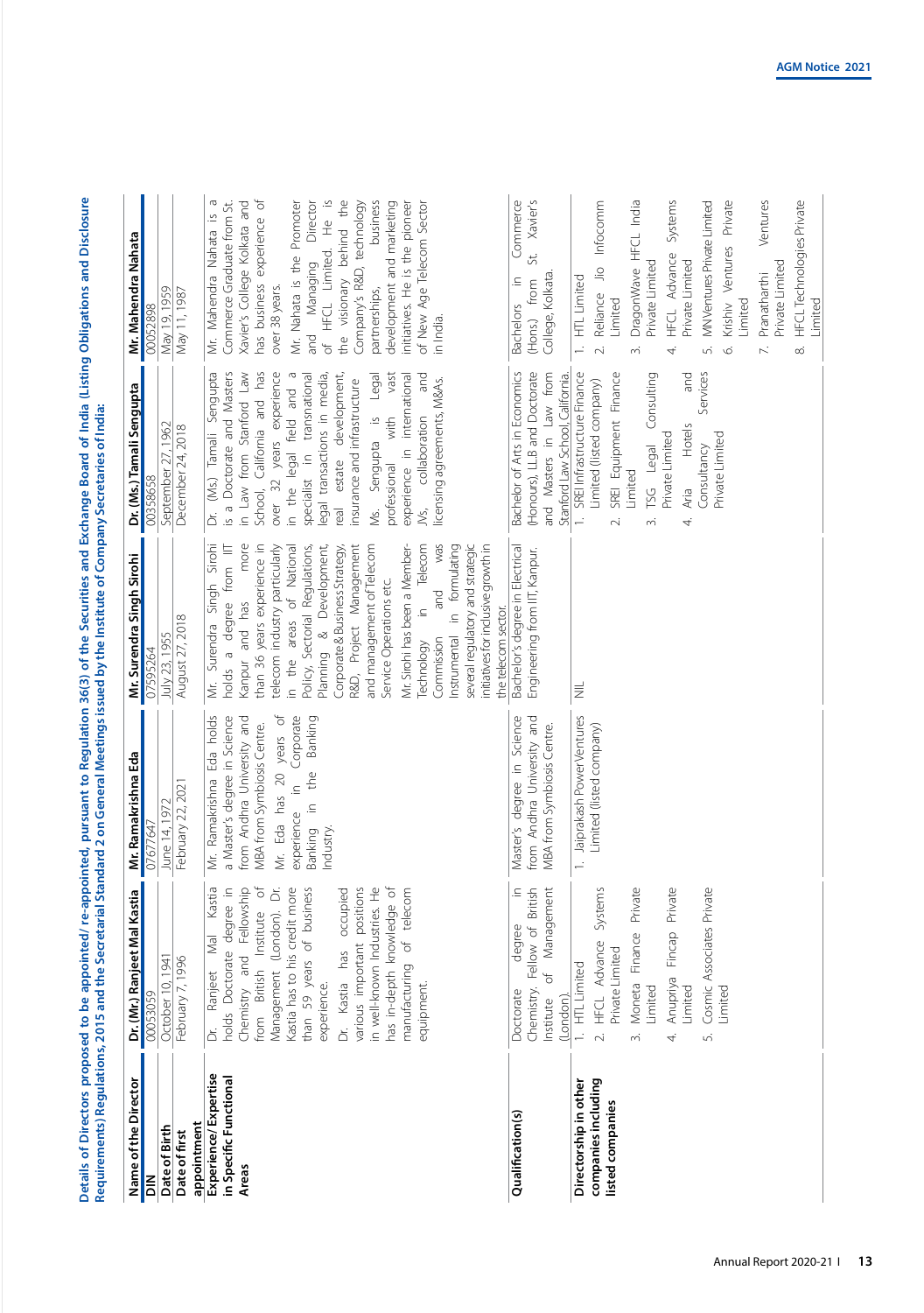| Dr. (Mr.) Ranjeet Mal Kastia<br>Audit Committee-Member<br>Stakeholders' Relationship<br>Committee-Member<br>HFCL Limited:-<br>HTL Limited:-<br>4/4<br>$\leq$<br>$\equiv$<br>I≣<br>Relationship with other<br>listed entity, including<br>No. of Board Meetings<br>Directors and KMPs of<br>which the person has<br>all public companies<br>resigned in the past<br>Shareholding in the<br>Committees (across<br>in Audit Committee<br>Listed entities from<br>and Stakeholders'<br>shareholders as a<br>beneficial owner<br>Membership of<br>held/Attended<br>Chairmanship<br>the Company<br>Committees)<br>Relationship<br>three years | w.e.f. 18/09/2018, consequent<br>đ<br>Jaiprakash Power Ventures<br>Limited<br>(Ceased as Nominee Director<br>nomination by lending bank)<br>Audit Committee-Member<br>withdrawal<br>Pharma<br>Limited:-<br>Orchid<br>upon<br>$\leq$<br>$\equiv$ | Independent<br>upon<br>Limited<br>10/09/2020,<br>Audit Committee-Member<br>completion of tenure)<br>Electronics<br><b>HFCL Limited:-</b><br>w.e.f.<br>Sp<br>consequent<br>Director<br>(Ceased<br>Bharat<br>$\frac{1}{2}$<br>$\equiv$ | Relationship<br>SREI Infrastructure Finance<br>Services Private Limited<br>(Deemed Public Company):-<br>Asian Hotels (West) Limited<br>Independent<br>Aria Hotels & Consultancy<br>Committee-<br>consequent to her personal<br>25/06/2020<br>Audit Committee - Member<br>Dr. (Ms.) Tamali Sengupta<br>Audit Committee-Member<br>Committee-Member<br><b>HFCL Limited:-</b><br>w.e.f.<br>Sp<br>Stakeholders'<br>Chairperson<br>Limited:-<br>Director<br>reasons)<br>(Ceased<br>Audit<br>$\equiv$ | Ownership of 22.08%<br>Significant Beneficial<br>$\equiv$<br>$\equiv$                     |
|-----------------------------------------------------------------------------------------------------------------------------------------------------------------------------------------------------------------------------------------------------------------------------------------------------------------------------------------------------------------------------------------------------------------------------------------------------------------------------------------------------------------------------------------------------------------------------------------------------------------------------------------|-------------------------------------------------------------------------------------------------------------------------------------------------------------------------------------------------------------------------------------------------|--------------------------------------------------------------------------------------------------------------------------------------------------------------------------------------------------------------------------------------|------------------------------------------------------------------------------------------------------------------------------------------------------------------------------------------------------------------------------------------------------------------------------------------------------------------------------------------------------------------------------------------------------------------------------------------------------------------------------------------------|-------------------------------------------------------------------------------------------|
|                                                                                                                                                                                                                                                                                                                                                                                                                                                                                                                                                                                                                                         |                                                                                                                                                                                                                                                 |                                                                                                                                                                                                                                      |                                                                                                                                                                                                                                                                                                                                                                                                                                                                                                | 45,60,091 (0.36%) Equity Shares                                                           |
|                                                                                                                                                                                                                                                                                                                                                                                                                                                                                                                                                                                                                                         |                                                                                                                                                                                                                                                 |                                                                                                                                                                                                                                      |                                                                                                                                                                                                                                                                                                                                                                                                                                                                                                |                                                                                           |
|                                                                                                                                                                                                                                                                                                                                                                                                                                                                                                                                                                                                                                         |                                                                                                                                                                                                                                                 |                                                                                                                                                                                                                                      |                                                                                                                                                                                                                                                                                                                                                                                                                                                                                                |                                                                                           |
|                                                                                                                                                                                                                                                                                                                                                                                                                                                                                                                                                                                                                                         |                                                                                                                                                                                                                                                 |                                                                                                                                                                                                                                      |                                                                                                                                                                                                                                                                                                                                                                                                                                                                                                |                                                                                           |
|                                                                                                                                                                                                                                                                                                                                                                                                                                                                                                                                                                                                                                         |                                                                                                                                                                                                                                                 |                                                                                                                                                                                                                                      |                                                                                                                                                                                                                                                                                                                                                                                                                                                                                                |                                                                                           |
|                                                                                                                                                                                                                                                                                                                                                                                                                                                                                                                                                                                                                                         |                                                                                                                                                                                                                                                 |                                                                                                                                                                                                                                      |                                                                                                                                                                                                                                                                                                                                                                                                                                                                                                |                                                                                           |
|                                                                                                                                                                                                                                                                                                                                                                                                                                                                                                                                                                                                                                         |                                                                                                                                                                                                                                                 |                                                                                                                                                                                                                                      |                                                                                                                                                                                                                                                                                                                                                                                                                                                                                                |                                                                                           |
|                                                                                                                                                                                                                                                                                                                                                                                                                                                                                                                                                                                                                                         |                                                                                                                                                                                                                                                 |                                                                                                                                                                                                                                      |                                                                                                                                                                                                                                                                                                                                                                                                                                                                                                |                                                                                           |
|                                                                                                                                                                                                                                                                                                                                                                                                                                                                                                                                                                                                                                         |                                                                                                                                                                                                                                                 |                                                                                                                                                                                                                                      |                                                                                                                                                                                                                                                                                                                                                                                                                                                                                                |                                                                                           |
|                                                                                                                                                                                                                                                                                                                                                                                                                                                                                                                                                                                                                                         |                                                                                                                                                                                                                                                 |                                                                                                                                                                                                                                      |                                                                                                                                                                                                                                                                                                                                                                                                                                                                                                |                                                                                           |
|                                                                                                                                                                                                                                                                                                                                                                                                                                                                                                                                                                                                                                         |                                                                                                                                                                                                                                                 |                                                                                                                                                                                                                                      |                                                                                                                                                                                                                                                                                                                                                                                                                                                                                                |                                                                                           |
|                                                                                                                                                                                                                                                                                                                                                                                                                                                                                                                                                                                                                                         |                                                                                                                                                                                                                                                 |                                                                                                                                                                                                                                      | $\leq$                                                                                                                                                                                                                                                                                                                                                                                                                                                                                         | ≤<br>Z                                                                                    |
|                                                                                                                                                                                                                                                                                                                                                                                                                                                                                                                                                                                                                                         | Nil (Appointed w.e.f. February<br>convened<br>board<br>thereafter till March 31,2021)<br>$\overline{C}$<br>was<br>and<br>2021<br>meeting<br>22,                                                                                                 | 4<br>$\frac{1}{4}$                                                                                                                                                                                                                   | 4/4                                                                                                                                                                                                                                                                                                                                                                                                                                                                                            | 4 / 4                                                                                     |
| attending the Board and/or<br>Committee Meetings or Profit<br>Sitting Fee<br>Except,<br>Remuneration sought<br>to be paid<br>Details of                                                                                                                                                                                                                                                                                                                                                                                                                                                                                                 | ð<br>attending the Board and/or<br>Committee Meetings or Profit<br>Except, Sitting Fee<br>$\tilde{\mathbf{Q}}$                                                                                                                                  | attending the Board and/or<br>Committee Meetings or Profit<br>ğ<br>Except, Sitting Fee                                                                                                                                               | attending the Board and/or<br>Committee Meetings or Profit<br>đ<br>Sitting Fee<br>Except,                                                                                                                                                                                                                                                                                                                                                                                                      | As per Item No. 8 read with<br>Section<br>102 of the Companies Act,<br>under<br>Statement |
| may be determined by the<br>by the Shareholders and as<br>based Commission, approved                                                                                                                                                                                                                                                                                                                                                                                                                                                                                                                                                    | may be determined by the<br>by the Shareholders and as<br>based Commission, approved                                                                                                                                                            | by the Shareholders and as<br>may be determined by the<br>based Commission, approved                                                                                                                                                 | by the Shareholders and as<br>may be determined by the<br>based Commission, approved                                                                                                                                                                                                                                                                                                                                                                                                           | 2013, annexed thereto of the<br>Notice of this AGM.                                       |
| Nomination, Remuneration<br>& Compensation Committee<br>and/ or Board of Directors,                                                                                                                                                                                                                                                                                                                                                                                                                                                                                                                                                     | Remuneration<br>Compensation<br>Committee and/ or Board<br>Nomination,<br>pue                                                                                                                                                                   | Nomination, Remuneration<br>Compensation<br>Committee and/ or Board<br>pue                                                                                                                                                           | Remuneration<br>Compensation<br>Committee and/ or<br>Nomination,<br>and                                                                                                                                                                                                                                                                                                                                                                                                                        |                                                                                           |
| other remuneration is<br>payable.<br>$\overline{c}$                                                                                                                                                                                                                                                                                                                                                                                                                                                                                                                                                                                     | other<br>remuneration is payable.<br>$\overline{c}$<br>Directors,<br>ď                                                                                                                                                                          | other<br>remuneration is payable.<br>$\overline{c}$<br>Directors,<br>ზ<br>ბ                                                                                                                                                          | other<br>Board<br>remuneration is payable.<br>$\approx$<br>Directors,<br>ზ<br>ბ                                                                                                                                                                                                                                                                                                                                                                                                                |                                                                                           |
| <b>₹6</b> lakhs only<br><b>Last Remuneration</b>                                                                                                                                                                                                                                                                                                                                                                                                                                                                                                                                                                                        | Ë                                                                                                                                                                                                                                               | 78.5 Lakhs only                                                                                                                                                                                                                      | 76.5 Lakhs only                                                                                                                                                                                                                                                                                                                                                                                                                                                                                | ₹5.27 Crores only                                                                         |
| Towards Sitting fee for Board<br>drawn (per annum)                                                                                                                                                                                                                                                                                                                                                                                                                                                                                                                                                                                      | w.e.f.<br>(Appointed                                                                                                                                                                                                                            | Towards Sitting fee for Board                                                                                                                                                                                                        | (Towards Sitting fee for Board                                                                                                                                                                                                                                                                                                                                                                                                                                                                 | Towards payment of Salary                                                                 |
| and its Committee meetings<br>for FY 2020-21)                                                                                                                                                                                                                                                                                                                                                                                                                                                                                                                                                                                           | 2021 and no<br>meeting was held thereafter<br>till March 31, 2021)<br>February 22,                                                                                                                                                              | and its Committee meetings<br>for FY 2020-21)                                                                                                                                                                                        | and its Committee meetings<br>for FY 2020-21)                                                                                                                                                                                                                                                                                                                                                                                                                                                  | for FY 2020-21).                                                                          |
| 运<br>Disclosure of                                                                                                                                                                                                                                                                                                                                                                                                                                                                                                                                                                                                                      | 三                                                                                                                                                                                                                                               | W                                                                                                                                                                                                                                    | W                                                                                                                                                                                                                                                                                                                                                                                                                                                                                              | 三                                                                                         |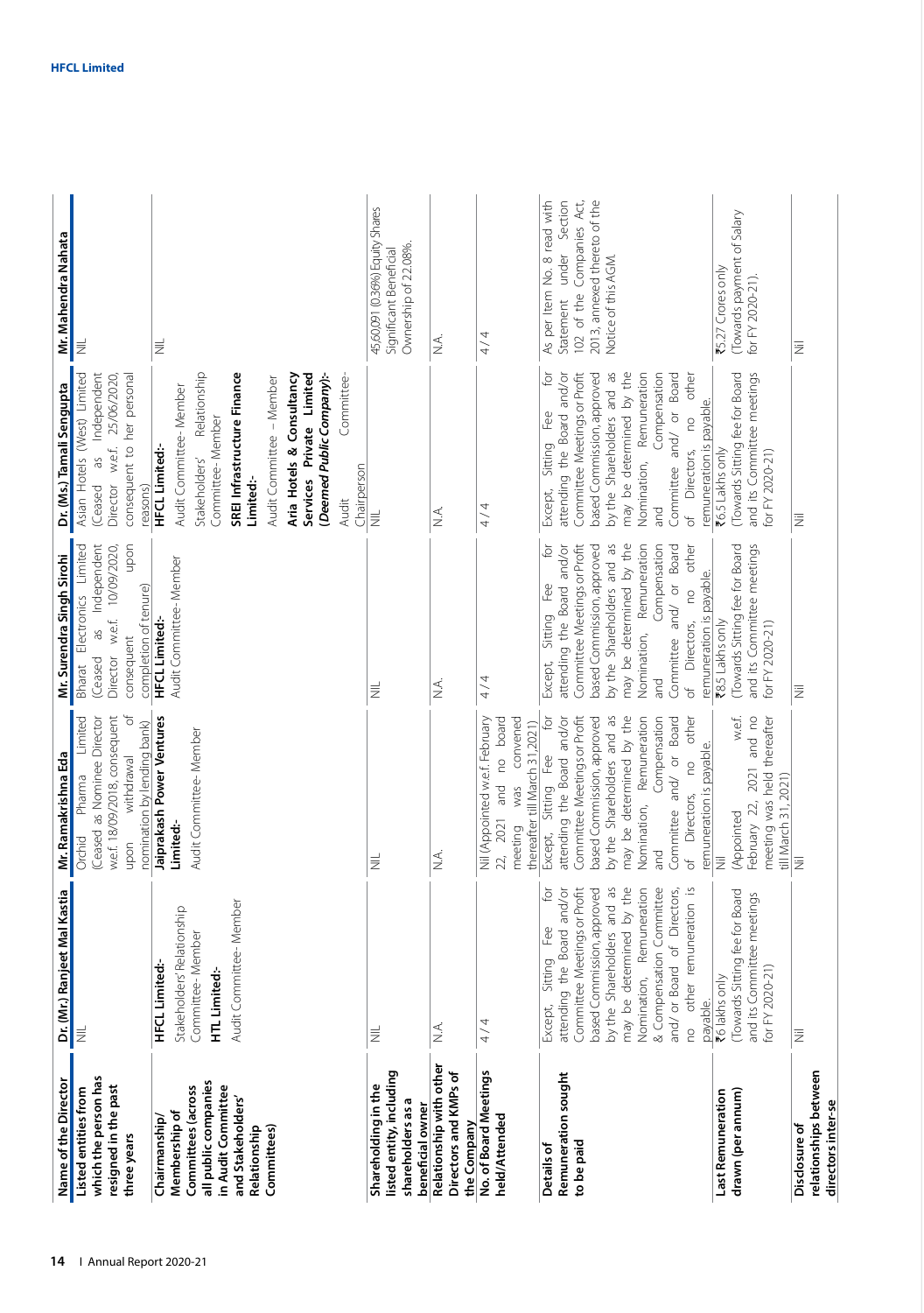# **STATEMENT PURSUANT TO SECTION 102(1) OF THE COMPANIES ACT, 2013 (THE "ACT")**

The following Statement given hereunder sets out all material facts relating to the Special Resolutions/Special Business mentioned in the accompanying Notice:

# **ITEM NO. 4**

Dr. (Mr.) Ranjeet Mal Kastia (DIN: 00053059) was last appointed as a Director (Non-Executive) liable to retire by rotation, by the shareholders in the 31<sup>st</sup> Annual General Meeting ("AGM") of the Company held on September 29, 2018.

Pursuant to the provisions of Section 152 of the Companies Act, 2013 (**the** "**Act**"), he retires by rotation at this AGM and being eligible, has offered himself for re-appointment.

In terms of Section 102 of the Act, the re-appointment of a rotational director at the annual general meeting is an Ordinary Business. However, Regulation 17(1A) of the Securities and Exchange Board of India (Listing Obligations and Disclosure Requirements) Regulations, 2015 (**the "SEBI Listing Regulations**") provides that no listed company shall appoint or continue the directorship of any person as Non-executive Director who has attained the age of 75 (Seventy Five) years, unless a Special Resolution is passed to that effect and justification thereof is disclosed in the explanatory statement annexed to the Notice for such appointment.

Accordingly, the re-appointment of Dr. Ranjeet Mal Kastia, aged 79 years, is recommended at this 34th AGM by way of Special Resolution in compliance of the SEBI Listing Regulations.

Dr. Kastia has to his credit more than 59 years of business experience. Dr. Kastia has occupied various important positions in well-known industries. He has in-depth knowledge of manufacturing of telecom equipment.

Dr. Ranjeet Mal Kastia doesn't hold any equity shares in the Company.

A brief profile of Dr. Ranjeet Mal Kastia to be re-appointed as a Non-Executive Director is given under the heading "Details of Directors proposed to be appointed and re-appointed, pursuant to Regulation 36(3) of the Securities and Exchange Board of India (Listing Obligations and Disclosure Requirements) Regulations, 2015 and the Secretarial Standard-2 on General Meetings issued by the Institute of Company Secretaries of India" or elsewhere in the Notice.

This Statement may also be regarded as a disclosure under Regulation 36(3) of the Listing Regulations and SS-2 on General Meetings issued by the Institute of Company Secretaries of India.

In view of above, the Board of Directors, in its meeting held on May 10, 2021, has approved the re-appointment of Dr. (Mr.) Ranjeet Mal Kastia aged 79 years as a Director (Non-Executive), liable to retire by rotation and recommends the same for the approval of the shareholders of the Company by way of a Special Resolution.

Mr. Kastia is interested in the resolution set out at Item No. 4 of the Notice with regard to his appointment and remuneration payable as a non-executive director. The relatives of Mr. Kastia may be deemed to be interested in the aforesaid resolution to the extent of their shareholding, if any, in the Company.

Save and except the above, none of the other Directors and Key Managerial Personnel of the Company and their relatives, is in anyway concerned or interested, financially or otherwise, in the resolution set out at Item No. 4 of the Notice.

# **ITEM NO. 5**

IDBI Bank Limited ("**IDBI**") vide its letter no. LCG-SSCB.53/35/ Nom.8 dated February 1, 2021 has withdrawn the nomination of Mr. Ranjeet Anandkumar Soni (DIN: 07977478) from the Board of Directors of the Company and in his place has nominated Mr. Ramakrishna Eda (DIN: 07677647), as its Nominee Director on the Board of the Company.

In view of the above, the Board of Directors of the Company, on the recommendation of the Nomination, Remuneration and Compensation Committee, has appointed Mr. Ramakrishna Eda as an Additional Director (Non-Executive) in the category of Non-Executive Director (Nominee-IDBI Bank Limited), liable to retire by rotation, in place of Mr. Ranjeet Anandkumar Soni w.e.f. February 22, 2021, subject to his appointment as Director (Nominee-IDBI Bank Limited), by the members in the ensuing AGM.

Mr. Ramakrishna Eda, holds a Master's Degree in Science from Andhra University and MBA from Symbiosis Centre. He started his career in Canara Bank in 2001, and later moved to IDBI Bank Limited in 2007. He has handled several key assignments in Corporate Banking in IDBI Bank Limited.

Mr. Ramakrishna Eda has already given his consent in form DIR-2 to act as Director and declaration in form DIR-8 that he is not disqualified from being appointed as a Director in terms of Section 164 of the Act.

Also, in compliance with the SEBI Order dated June 14, 2018 to the Stock Exchanges and further SEBI Circular No. LIST/COMP/14/2018-19 dated June 20, 2018, this is to confirm that Mr. Ramakrishna Eda has not been debarred from holding the office of director by virtue of any SEBI order or any other such authority.

A brief profile of Mr. Ramakrishna Eda to be appointed as a Non-Executive Director is given under the heading "Details of Directors proposed to be appointed and re-appointed, pursuant to Regulation 36(3) of the Securities and Exchange Board of India (Listing Obligations and Disclosure Requirements) Regulations, 2015 and the Secretarial Standard 2 on General Meetings issued by the Institute of Company Secretaries of India" or elsewhere in the Notice.

This Statement may also be regarded as a disclosure under Regulation 36(3) of the Listing Regulations and SS-2 on General Meetings issued by the Institute of Company Secretaries of India.

The Board recommends the appointment of Mr. Ramakrishna Eda as a Non-Executive Director (Nominee Director-IDBI Bank Limited) of the Company as set out in Item No. 5 of the Notice for the approval of Members.

Mr. Eda is interested in the resolution set out at Item No. 5 of the Notice with regard to his appointment and remuneration payable as a non-executive director. The relatives of Mr. Eda may be deemed to be interested in the aforesaid resolution to the extent of their shareholding, if any, in the Company.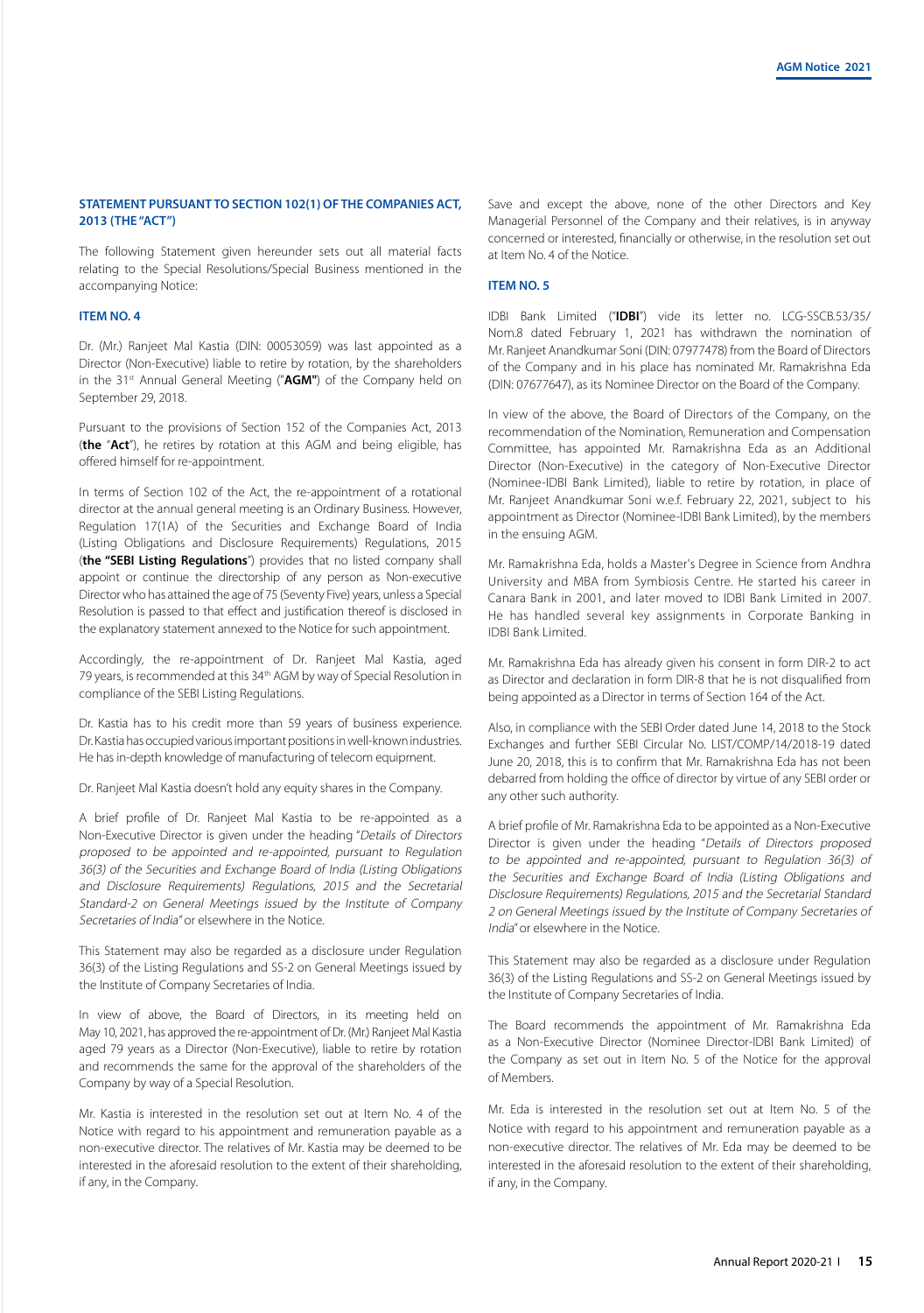Save and except the above, none of the other Directors and Key Managerial Personnel of the Company and their relatives, is in anyway concerned or interested, financially or otherwise, in the resolution set out at Item No. 5 of the Notice.

### **ITEM NO. 6**

Mr. Surendra Singh Sirohi (DIN: 07595264) was appointed as an Independent Director on the Board of your Company, w.e.f. August 27, 2018, for one term of three consecutive years, by the shareholders at the 31<sup>st</sup> Annual General Meeting ("AGM") of the Company held on September 29, 2018, in terms of the provisions of Section 149 of the Companies Act, 2013 (the "**Act**") read with the Companies (Appointment and Qualifications of Directors) Rules, 2014 and the Securities and Exchange Board of India (Listing Obligations and Disclosure Requirements) Regulations, 2015 (the **"SEBI Listing Regulations"**).

Mr. Surendra Singh Sirohi held office as an Independent Director of the Company up to August 26, 2021 ("**First Term**") in line with the explanation to Sections 149(10) and 149(11) of the Act.

Mr. Surendra Singh Sirohi holds a Bachelor's degree in Electrical Engineering from IIT, Kanpur. Mr. Sirohi had been Member (Technology), Telecom Commission and ex-officio Secretary to the Government of India in Ministry of Communication & IT.

As Member (Technology) in Telecom Commission, he was instrumental in formulating several regulatory and strategic initiatives and key policies for an inclusive growth of all segments of the Telecom Sector.

During his career spanning thirty six years in Indian Telecom Service, Mr. Sirohi held numerous techno-managerial senior leadership positions in various organizations in Telecom Sector viz. Department of Telecom, Government of India, Mahanagar Telephone Nigam Limited, Telecommunications Consultants India Ltd. (TCIL), Bharat Sanchar Nigam Limited (BSNL) and made a positive difference by providing dynamic and visionary leadership with pragmatic and strategic approach in his each assignment.

Mr. Sirohi has a rich experience of over thirty six years in the field of telecommunication particularly in the area of National Policy, Sectoral-regulations, Planning & Development, Corporate & Business Strategy, Network Planning & Operations, Research & Development, Project Management, Management of Telecom Services Operations etc.

Mr. Sirohi has widely travelled with varied international exposure and has represented India on global fora on several occasions.

The performance evaluation of Independent Directors was based on various criteria, inter-alia, including attendance at Board and Committee Meetings, skill, experience, ability to challenge views of others in a constructive manner, knowledge acquired with regard to the Company's business, understanding of industry and global trends, etc.

Pursuant to the recommendation of the Nomination, Remuneration and Compensation Committee, the Board of Directors of the Company passed a resolution at its meeting held on July 12, 2021 approving re-appointment of Mr. Surendra Singh Sirohi as an Independent Director, not liable to retire by rotation, for a second term of consecutive three years commencing from August 27, 2021 to August 26, 2024, based on his skills, experience, knowledge and positive outcome of

performance evaluation done by the Nomination, Remuneration and Compensation Committee and the substantial contribution made by him during his tenure and are of the view that continued association of Mr. Surendra Singh Sirohi as an Independent Director of the Company would be immensely beneficial to the Company and it is desirable to avail his services as an Independent Director.

Mr. Surendra Singh Sirohi has given his consent in form DIR-2 to act as Director in terms of Section 152(5) of the Act and declaration in form DIR-8 that he is not disqualified from being appointed as a Director in terms of Section 164(2) of the Act.

Also, in compliance with the SEBI Order dated June 14, 2018 to the Stock Exchanges and further SEBI Circular No. LIST/COMP/14/2018-19 dated June 20, 2018, this is to confirm that Mr. Surendra Singh Sirohi (DIN: 07595264) has not been debarred from holding the office of director by virtue of any SEBI order or any other such authority.

The Company has received declaration from Mr. Surendra Singh Sirohi stating that he meets the criteria of independence as prescribed under Section 149(6) of the Act and Regulation 16(1)(b) of the SEBI Listing Regulations.

In the opinion of the Board of Directors, Mr. Surendra Singh Sirohi fulfils the conditions specified in the Act read with the rules made thereunder and the SEBI Listing Regulations, for his re-appointment as an Independent Director of the Company and is independent of the Management.

Mr. Surendra Singh Sirohi doesn't hold any equity shares in the Company.

In terms of Section 160 of the Act, the Company has received a notice in writing from a Member proposing the candidature of Mr. Surendra Singh Sirohi to be re-appointed as a Independent Director of the Company.

A copy of the draft letter of appointment of Mr. Surendra Singh Sirohi setting out terms and conditions of appointment are available for inspection by the Members in physical or electronic form at the Registered Office of the Company between 10.00 a.m. to 12.00 noon, on all working days (except Saturdays, Sundays and Public Holidays), up to the date of the Annual General Meeting (AGM) and are also available at the website of the Company at **http://www.hfcl.com/wp-content/ uploads/2017/05/Terms-and-conditions-of-appointment-of-Independent-Directors-10.05.17.pdf**.

The terms and conditions of current re-appointment of Mr. Surendra Singh Sirohi are same as during his First Term as an Independent Director.

A brief profile of Mr. Surendra Singh Sirohi to be re-appointed as a Non-Executive Independent Director is given under the heading "Details of Directors proposed to be appointed and re-appointed, pursuant to Regulation 36(3) of the Securities and Exchange Board of India (Listing Obligations and Disclosure Requirements) Regulations, 2015 and the Secretarial Standard 2 on General Meetings issued by the Institute of Company Secretaries of India" or elsewhere in the Notice.

This Statement may also be regarded as a disclosure under Regulation 36(3) of the Listing Regulations and SS-2 on General Meetings issued by the Institute of Company Secretaries of India.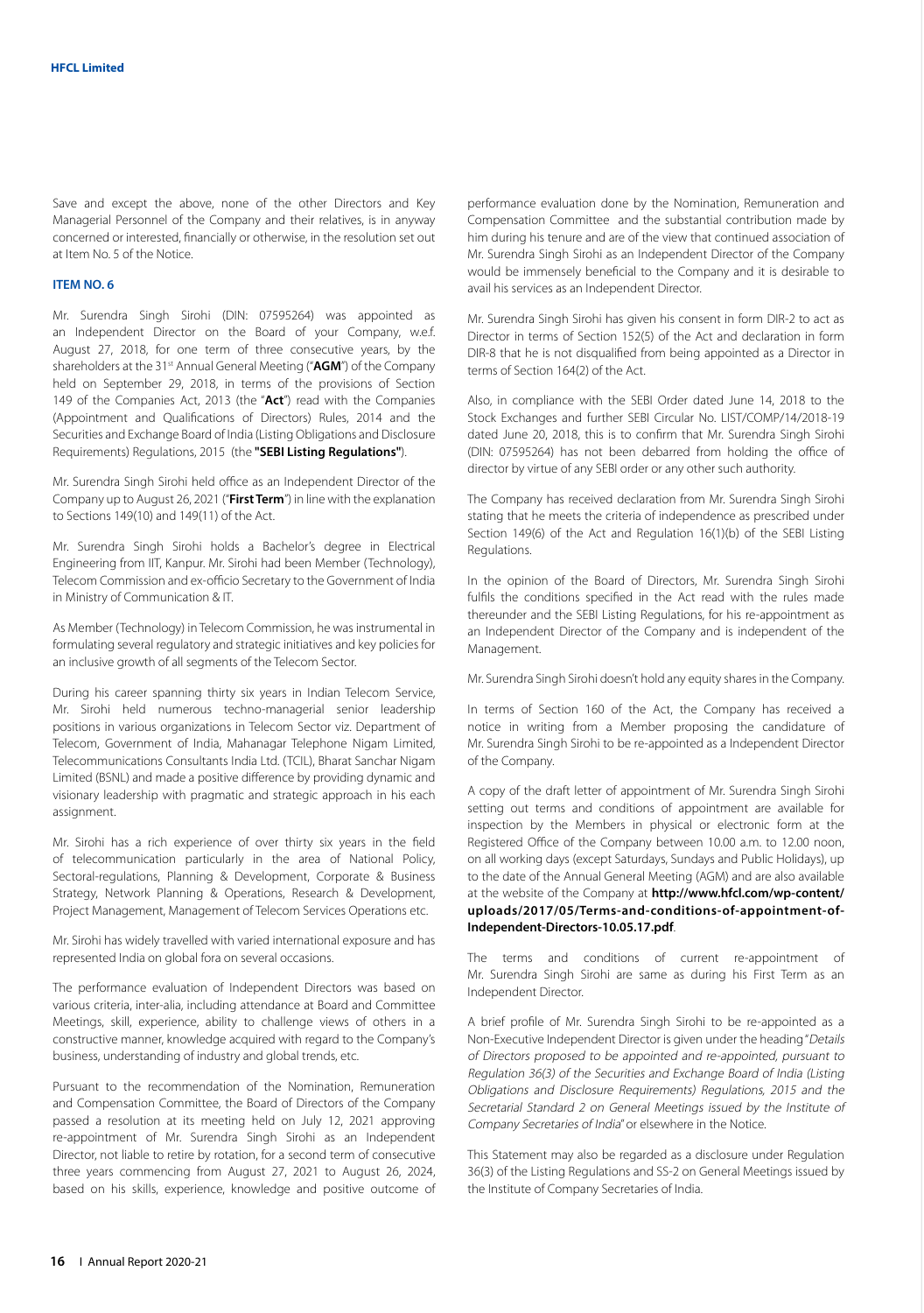Pursuant to the provisions of Section 149(10) and other applicable provisions of the Act, an Independent Director shall hold office for a term up to five consecutive years on the Board of a Company, and shall be eligible for re-appointment on passing of a special resolution by the Company and disclosure of such appointment in Board's report.

Accordingly, the Board recommends the re-appointment of Mr. Surendra Singh Sirohi as a Non-Executive Independent Director of the Company as set out in Item No. 6 of the Notice for the approval of Members by way of a special resolution.

Mr. Sirohi is interested in the resolution set out at Item No. 6 of the Notice with regard to his re-appointment and remuneration payable as a non-executive independent director. The relatives of Mr. Sirohi may be deemed to be interested in the aforesaid resolution to the extent of their shareholding, if any, in the Company.

Save and except the above, none of the other Directors and Key Managerial Personnel of the Company and their relatives, is in anyway concerned or interested, financially or otherwise, in the resolution set out at Item No. 6 of the Notice.

#### **ITEM NO. 7**

Dr. (Ms.) Tamali Sengupta (DIN: 00358658) was appointed as an Independent Director on the Board of your Company, w.e.f. December 24, 2018, for one term of three consecutive years, by the shareholders at the 32<sup>nd</sup> Annual General Meeting ("AGM") of the Company held on September 28, 2019, in terms of the provisions of Section 149 of the Companies Act, 2013 (**the "Act"**) read with the Companies (Appointment and Qualifications of Directors) Rules, 2014 and the Securities and Exchange Board of India (Listing Obligations and Disclosure Requirements) Regulations, 2015 (**the** "**SEBI Listing Regulations**").

Dr. Tamali Sengupta holds office as an Independent Director of the Company up to 23rd December, 2021 ("**First Term**") in line with the explanation to Sections 149(10) and 149(11) of the Act.

Dr. Tamali Sengupta completed Bachelor of Arts in Economics (Honours) from University of Delhi and LL.B from Law faculty, University of Delhi. She did her Doctorate and Masters in Law from the Stanford Law School, Stanford University, California.

Dr. Sengupta has 34 years' experience in the legal field and is a specialist in transnational legal transactions in media, real estate development, insurance and infrastructure.

She is the Principal of T. Sengupta & ASSOCIATES, a corporate law firm based in New Delhi, which provides advice on corporate law, entertainment law, intellectual property, insurance, project finance, corporate governance, and privatization.

Dr. Sengupta also has extensive experience in international joint-ventures, collaboration and licensing agreements, mergers and acquisitions. She has represented Indian companies in joint-ventures overseas and in relation to joint ventures in India with multinational corporations.

Dr. Sengupta has extensive experience in the structure of projects implemented under Project Finance and on foreign participation in the privatization of infrastructure. Sectors worked on include roadways, railways, ports, and power and township development, both in India and overseas.

She has wide experience in negotiations and drafting documents for privatization projects and has dealt with various forms of contractual agreements for project finance, including inter-alia, Concession agreements (Build–Operate–Transfer (BOT), Build–Own–Operate–Transfer (BOOT) and Build-Own-Lease-Transfer (BOLT) as well as EPC & O&M Contracts.

She has advised on telecom Project for installing a fibre optic link throughout railway network of the Indian Railways and commercializing the service to provide basic telecom services to telecom companies.

She is a widely published author and written books on various subjects including Telecom. She is a Fellow of the Center of International Legal Studies at Salzburg.

The performance evaluation of Independent Directors was based on various criteria, inter-alia, including attendance at Board and Committee Meetings, skill, experience, ability to challenge views of others in a constructive manner, knowledge acquired with regard to the Company's business, understanding of industry and global trends, etc.

Pursuant to the recommendation of the Nomination, Remuneration and Compensation Committee, the Board of Directors of the Company passed a resolution at its meeting held on July 12, 2021 approving re-appointment of Dr. (Ms.) Tamali Sengupta as an Independent Director, not liable to retire by rotation, for a second term of consecutive three years commencing from December 24, 2021 to December 23, 2024, based on her skills, experience, knowledge and positive outcome of performance evaluation done by the Nomination, Remuneration and Compensation Committee and the substantial contribution made by her during her tenure and are of the view that continued association of Dr. (Ms.) Tamali Sengupta as an Independent Director of the Company would be immensely beneficial to the Company and it is desirable to avail her services as an Independent Director.

Dr. (Ms.) Tamali Sengupta has given her consent in form DIR-2 to act as Director in terms of Section 152(5) of the Act and declaration in form DIR-8 that she is not disqualified from being appointed as a Director in terms of Section 164(2) of the Act.

Also, in compliance with the SEBI Order dated June 14, 2018 to the Stock Exchanges and further SEBI Circular No. LIST/COMP/14/2018-19 dated June 20, 2018, this is to confirm that Dr. (Ms.) Tamali Sengupta (DIN: 00358658) has not been debarred from holding the office of director by virtue of any SEBI order or any other such authority.

The Company has received declaration from Dr. (Ms.) Tamali Sengupta stating that she meets the criteria of independence as prescribed under Section 149(6) of the Act and Regulation 16(1)(b) of the SEBI Listing Regulations.

In the opinion of the Board of Directors, Dr. (Ms.) Tamali Sengupta fulfils the conditions specified in the Act read with the rules made thereunder and the SEBI Listing Regulations, for her re-appointment as an Independent Director of the Company and is independent of the Management.

Dr. (Ms.) Tamali Sengupta doesn't hold any equity shares in the Company.

In terms of Section 160 of the Act, the Company has received a notice in writing from a Member proposing the candidature of Dr. (Ms.) Tamali Sengupta to be re-appointed as a Independent Director of the Company.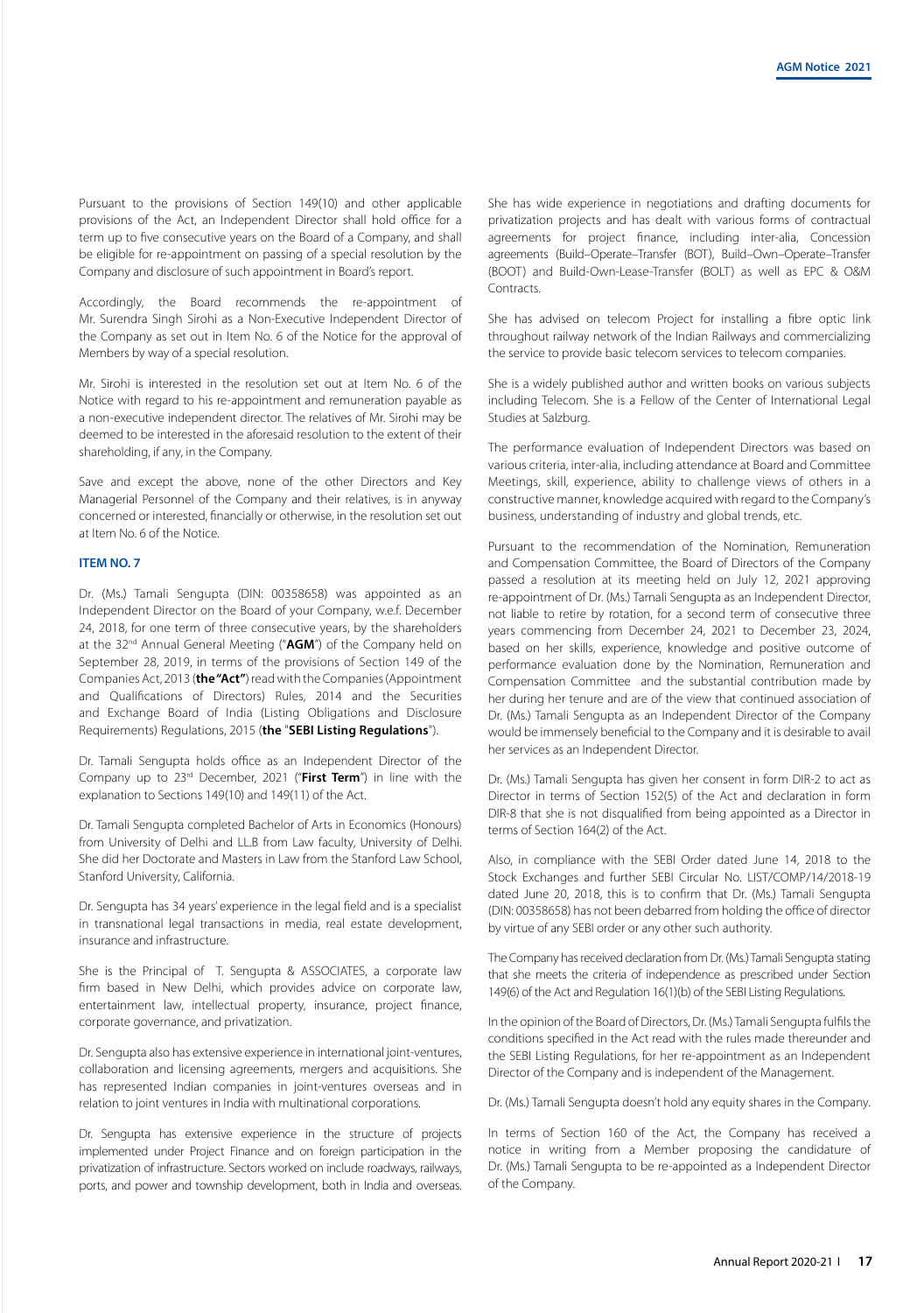A copy of the draft letter of appointment of Dr. (Ms.) Tamali Sengupta setting out terms and conditions of appointment are available for inspection by the Members in physical or electronic form at the Registered Office of the Company between 10.00 a.m. to 12.00 noon, on all working days (except Saturdays, Sundays and Public Holidays), up to the date of the AGM and are also available at the website of the Company at **http://www.hfcl.com/wp-content/uploads/2017/05/Terms-andconditions-of-appointment-of-Independent-Directors-10.05.17.pdf**.

The terms and conditions of current re-appointment of Dr. (Ms.) Tamali Sengupta are same as during her First Term as an Independent Director.

A brief profile of Dr. (Ms.) Tamali Sengupta to be re-appointed as a Non-Executive Independent Director is given under the heading "Details of Directors proposed to be appointed and re-appointed, pursuant to Regulation 36(3) of the Securities and Exchange Board of India (Listing Obligations and Disclosure Requirements) Regulations, 2015 and the Secretarial Standard 2 on General Meetings issued by the Institute of Company Secretaries of India" or elsewhere in the Notice.

This Statement may also be regarded as a disclosure under Regulation 36(3) of the Listing Regulations and SS-2 on General Meetings issued by the Institute of Company Secretaries of India.

Pursuant to the provisions of Section 149(10) and other applicable provisions of the Act, an Independent Director shall hold office for a term up to five consecutive years on the Board of a Company, and shall be eligible for re-appointment on passing of a special resolution by the Company and disclosure of such appointment in Board's report.

Accordingly, the Board recommends the re-appointment of Dr. (Ms.) Tamali Sengupta as a Non-Executive Independent Director of the Company as set out in Item No. 7 of the Notice for the approval of Members by way of a special resolution.

Dr. (Ms.) Tamali Sengupta is interested in the resolution set out at Item No. 7 of the Notice with regard to her re-appointment and remuneration payable as a non-executive independent director. The relatives of Dr. (Ms.) Tamali Sengupta may be deemed to be interested in the aforesaid resolution to the extent of their shareholding, if any, in the Company.

Save and except the above, none of the other Directors and Key Managerial Personnel of the Company and their relatives, is in anyway concerned or interested, financially or otherwise, in the resolution set out at Item No. 7 of the Notice.

# **ITEM NO. 8**

Mr. Mahendra Nahata (DIN: 00052898) is a Promoter and holds position on the Board of Directors of the Company w.e.f. May 11, 1987, i.e. since inception of the Company.

Mr. Mahendra Nahata (DIN: 00052898) was previously re-appointed as a Managing Director on the Board of your Company, by the shareholder of the Company in their 31<sup>st</sup> Annual General Meeting held on September 29, 2018, w.e.f. October 01, 2018, for a period of 3 (Three) years from the expiry of his previous term which expired on September 30, 2018.

Current term of appointment of Mr. Mahendra Nahata, as a Managing Director of the Company is expiring on September 30, 2021.

The performance evaluation of Directors/ Executive Directors was based on various criteria, inter-alia, including attendance at Board and Committee Meetings, skill, experience, ability to challenge views of others in a constructive manner, knowledge acquired with regard to the Company's business, performance of the Company, understanding of industry and global trends, etc.

Based on the skills, experience, knowledge and positive outcome of performance evaluation and the substantial contribution made by Mr. Mahendra Nahata during his tenure as Managing Director of the Company and on the recommendation of the Nomination, Remuneration and Compensation Committee ("**NRC Committee**"), the Board of Directors of the Company, subject to approval of members, passed a resolution at its meeting held on July 12, 2021 approving re-appointment of Mr. Mahendra Nahata as a Managing Director, not liable to retire by rotation and a Key Managerial Personnel, for a period of consecutive three years commencing from October 01, 2021 to September 30, 2024, on the terms and conditions including remuneration as recommended by the NRC Committee and approved by the Board in accordance with the provisions of Section 196, 197 and 203 read with Schedule V to the Companies Act, 2013 (the **"Act"**) and Regulation 17(6)(e) of the Securities and Exchange Board of India (Listing Obligations and Disclosure Requirements) Regulations, 2015 (the **"SEBI Listing Regulations**").

Mr. Mahendra Nahata has given declaration as per Section 196(3) read with Part I of Schedule V to the Act that he fulfils the conditions for the re-appointment of a managing director and declaration in form DIR-8 that he is not dis-qualified from being appointed as a Director in terms of Section 164(2) of the Act.

Also, in compliance with the SEBI Order dated June 14, 2018 to the Stock Exchanges and further SEBI Circular No. LIST/COMP/14/2018-19 dated June 20, 2018, this is to confirm that Mr. Mahendra Nahata (DIN: 00052898) has not been debarred from holding the office of director by virtue of any SEBI order or any other such authority.

It is proposed to seek the member's approval for re-appointment of and remuneration payable to Mr. Mahendra Nahata as a Managing Director of the Company.

Broad particulars of the terms of re-appointment of and remuneration payable to Mr. Mahendra Nahata as a Managing Director are as under:

- (a) Basic Salary: ₹5.00 crore per annum
- (b) Perquisites and Allowances:  $\bar{z}$ 1.20 crore per annum
- (c) Remuneration based on net profits:

In addition to Basic Salary, Perquisites and Allowances as set out above, Mr. Mahendra Nahata, Managing Director shall be entitled to receive remuneration based on net profits calculated in accordance with the provisions of Section 198 of the Act, which will be determined by the Board and/or the NRC Committee, subject to the conditions that such payment shall be within the overall ceiling of the remuneration permissible under the Act.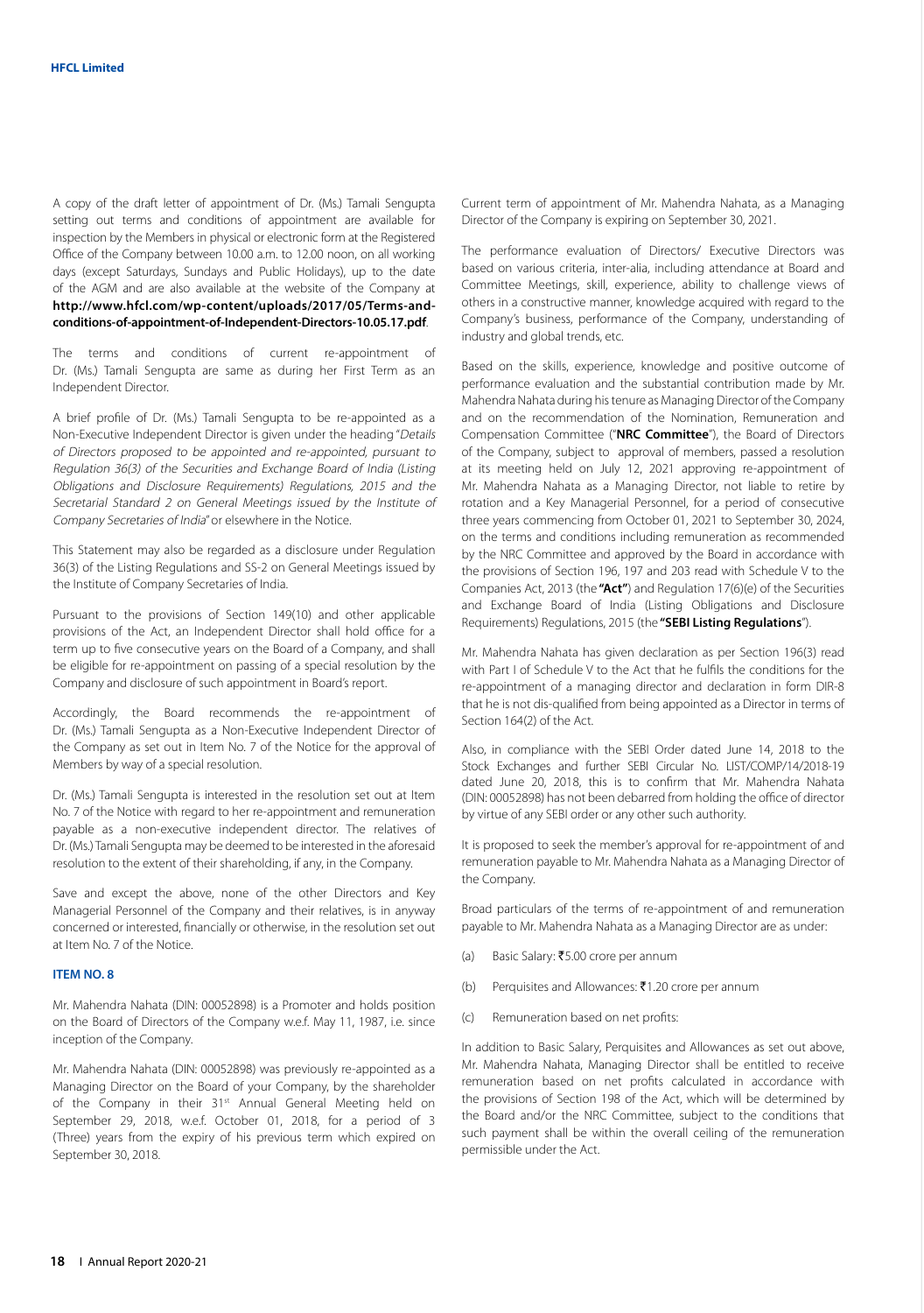The Perquisites and Allowances, as aforesaid, shall include accommodation (furnished or otherwise) or house rent allowance in lieu thereof; house maintenance allowance together with reimbursement of expenses and/or allowances for utilization of gas, electricity, water, furnishing and repairs; medical reimbursement; leave travel concession for self and family including dependents; medical insurance and such other perquisites and/or allowances.

The Perquisites and Allowances, as aforesaid, shall be evaluated, wherever applicable, as per the provisions of the Income Tax Act, 1961 read with rules thereunder including any statutory modification(s) or re-enactment thereof. In the absence of any such rules, Perquisites and Allowances shall be evaluated at actual cost.

Further, Mr. Mahendra Nahata shall be eligible for the following perquisites which shall not be included in the computation of the ceiling on his overall remuneration:-

- (a) contribution to provident fund, superannuation fund or annuity fund to the extent these either singly or put together are not taxable under the Income-Tax Act, 1961 (43 of 1961);
- (b) gratuity payable at a rate not exceeding half a month's salary for each completed year of service; and
- (c) encashment of leave at the end of his current tenure.

The increment in the Basic Salary, Perquisites and Allowances as may be determined by the Board and/or the NRC Committee of the Board is not to be included for the purpose of computation of the aforesaid ceiling of remuneration provided that such payments shall be within the overall ceiling of remuneration permissible under the Act.

(d) Reimbursement of Expenses: Reimbursement of expenses incurred for travelling, boarding and lodging including for his spouse and attendant(s) during business trips; provision of cars for use on the Company's business; telephone expenses at residence and club memberships shall be reimbursed and not considered as the Perquisites.

Notwithstanding anything to the contrary contained herein, where in a financial year, during the currency of the tenure of Mr. Mahendra Nahata, the Company has no profit or its profits are inadequate, the Company shall subject to the requisite approvals/ sanctions, if any, wherever required and subject to the provisions of Sections 196, 197 and 203 of the Act and subject to the conditions and limits specified in Schedule V to the Act, pay Mr. Mahendra Nahata, Basic Salary, Perquisites and Allowances, as set out herein above, as the minimum remuneration.

#### **(e) General:**

(i) The Managing Director will perform the duties as such with regard to all work of the Company and he will manage and attend to such business and carry out the orders and directions given by the Board, from time to time in all respect and confirm to and comply with all such directions and regulations as may from time to time, be given and made by the Board.

- (ii) The Managing Director shall act in accordance with the Articles of Association of the Company and shall abide by the provisions contained in Section 166 of the Act with regard to duties of directors.
- (iii) The Managing Director shall adhere to the Company's Code of Conduct.
- (iv) The office of the Managing Director may be terminated by the Company or by the Managing Director by giving 6 (six) months' prior notice in writing, by either party.

The above may be treated as a written memorandum setting out the terms of re-appointment of Mr. Mahendra Nahata, Managing Director, in terms of Section 190 of the Act.

Mr. Mahendra Nahata holds a Bachelor's degree in Commerce from St. Xavier's College, Kolkata and has business experience of over 38 years. He leads the overall strategy and planning, business development and marketing activities of the HFCL Group. Mr. Mahendra Nahata is also on the Board of Reliance Jio Infocomm Limited, a subsidiary of Reliance Industries Limited.

Mr. Nahata's contribution to the telecom sector is commendable and many milestones in the sector have been achieved due to his initiatives and entrepreneurship.

He is one of the pioneers in the New Age Telecom sector of India and has been associated with many esteemed forums related to the telecom industry. In the past, Mahendra Nahata had been member of Board of Governors of the Indian Institute of Technology, Bombay and the Indian Institute of Technology Madras.

He had also been the Member of the Board of Governors of the Indian Institute of Information Technology, Allahabad and Member of the Council of Scientific & Industrial Research, Government of India.

Mahendra Nahata had been President of the Telecom Equipment Manufacturers Association of India (TEMA), Co-Chairman of the Telecom Committee of the Federation of Indian Chamber of Commerce and Industry, Chairman-Telecom Committee of PHD Chamber of Commerce & Industry.

Mahendra Nahata was given "Telecom Man of the Millennium" award by Voice & Data in 2003.

A brief profile of Mr. Mahendra Nahata to be re-appointed as Managing Director is given under the heading "Details of Directors proposed to be appointed and re-appointed, pursuant to Regulation 36(3) of the Securities and Exchange Board of India (Listing Obligations and Disclosure Requirements) Regulations, 2015 and the Secretarial Standards 2 on General Meetings issued by the Institute of Company Secretaries of India" or elsewhere in the Notice.

This Statement may also be regarded as a disclosure under Regulation 36(3) of the Listing Regulations and SS-2 on General Meetings issued by the Institute of Company Secretaries of India.

Mr. Mahendra Nahata holds 45,60,091 (0.36%) equity shares and is Significant Beneficial Owner of 22.08% paid-up equity share capital of the Company as on June 30, 2021.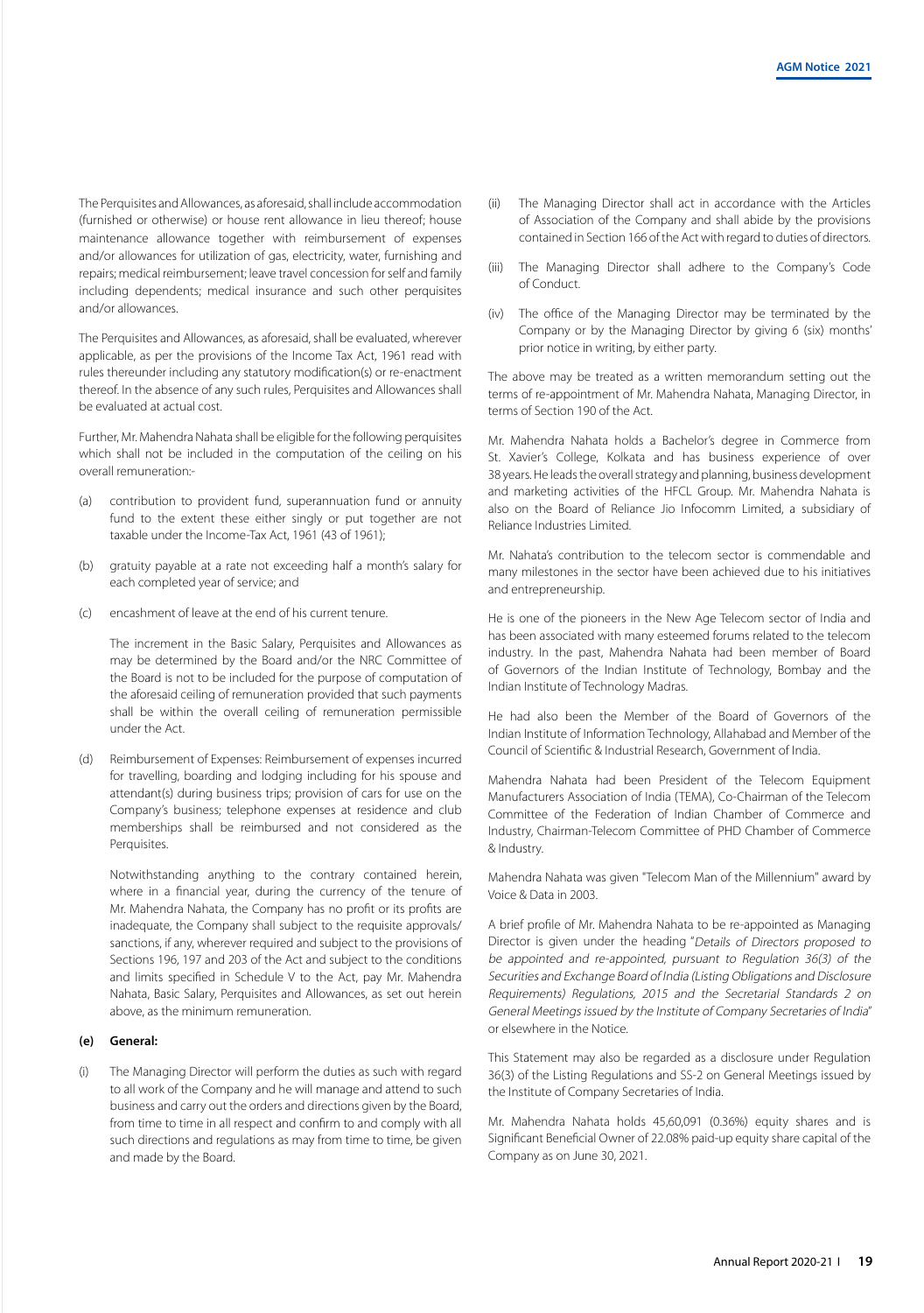Except for the proposed re-appointment, remuneration and shareholding interest, Mr. Mahendra Nahata does not have any pecuniary relationship with the Company or with any other key managerial personnel.

Mr. Mahendra Nahata is interested in the resolution as set out at Item No. 8 of the Notice. The relatives of Mr. Mahendra Nahata may be deemed to be interested in this resolution to the extent of their shareholding, if any, in the Company.

Save and except the above, none of the other Directors/Key Managerial Personnel of the Company/ their relatives, is in any way, concerned or interested, financially or otherwise, in the resolution set out at Item No. 8 of the Notice.

It is, therefore, proposed to seek the members' approval for re-appointment and remuneration payable to Mr. Mahendra Nahata as Managing Director, in terms of the applicable provisions of the Act and the SEBI Listing Regulations.

Your Board recommends the Special Resolution set out at Item no. 8 of the Notice for your approval.

#### **ITEM NO. 9**

Members may note that the Company and one of its subsidiaries, namely, HTL Limited, based at Chennai (**"HTL"**), are in the similar line of business, inter-alia, manufacturing and dealing in various kinds of optical fibre cables and telecom accessories.

In line with the above business activities and in the best interest of the Company and to ensure stability of supplies in terms of quality and logistics, the Company has been entering into various business transactions with HTL, in the ordinary course of business and at arms' length basis and pursuant to the approvals of the Audit Committee and the Board of Directors, wherever required, obtained from time to time, inter-alia, for purchase/ sale of goods or materials and/or availing/ supplying of services.

Further, HTL has obtained credit facilities from various banks/lenders for meeting the requirement of its business operations and expansion plans and such lenders have sanctioned the credit facilities to HTL on the condition that the Company shall give its corporate guarantee and other collateral security, viz., first pari-passu charge over existing pledge of 23.90% of the paid-up equity share capital of HTL held by the Company and Non-Disposable Undertaking on remaining 50.10% of the paid-up equity share capital of HTL, in favour of the lenders, amongst various other conditions.

The aforesaid collateral security, including corporate guarantee given in favour of the lenders of HTL stood at `219 Crores, till July 31, 2021, out of which corporate guarantee amounting to  $\bar{z}$ 85 Crores has been given vide resolutions passed by the Audit Committee and the Board of Directors, in their respective meetings held on April 05, 2021, i.e. during the current financial year 2021-22.

In terms of Explanation to Regulation 23(1) of the Securities and Exchange Board of India (Listing Obligations and Disclosure Requirements) Regulations, 2015 (the **"SEBI Listing Regulations**"), as amended, a transaction with a related party shall be considered material if the transaction(s) to be entered into individually or taken together with

previous transactions during a financial year, exceeds ten percent of the annual consolidated turnover of the listed entity as per the last audited financial statements of the listed entity.

The annual consolidated turnover of the Company was  $\bar{\mathfrak{e}}$ 4,422.96 Crores for the financial year 2020-21 and accordingly, in view of the aforesaid provisions, the overall quantum of the related party transactions with HTL, during the financial year 2021-22, is likely to exceed the stipulated threshold of ten percent of the annual consolidated turnover of the Company, as per the last audited financial statements of the Company.

All transactions in terms of the above mentioned omnibus approval/ security/ guarantee between the Company and HTL, have been/will be executed in the ordinary course of business and at arms' length basis. Hence, the provisions of Section 188(1) of the Companies Act, 2013 and the Rules made thereunder are not applicable on transactions between these entities.

However, all the transactions taken together during the financial year 2021-22, between the Company and HTL were/ may be exceeding 10% of the last year's turnover, due to which these transactions are considered as material related party transactions, in terms of the SEBI Listing Regulations.

Therefore, in terms of Regulation 23(4) of the SEBI Listing Regulations, approval of the shareholders through ordinary resolution is required, if the transaction(s) to be entered into individually or taken together with the previous transaction(s) during a financial year with a related party, exceeds 10% of the annual consolidated turnover of the Company as per the last audited financial statements of the Company.

In view of the above, the Board, in its meeting held on September 03, 2021, considered and recommended the material related party transactions entered/ to be entered into with HTL, for an aggregate amount of up to  $\overline{7}750$  Crores (Rupees Seven Hundred Fifty Crores only) during the financial year 2021-22, to the shareholders for their approval by way of an ordinary resolution.

Mr. Mahendra Nahata, Managing Director of the Company is Chairman and also a Non-Executive Director on the Board of HTL. Dr. Ranjeet Mal Kastia, Non-Executive Director of the Company is also a Non-Executive Director on the Board of HTL.

Save as above, none of the other Directors/Key Managerial Personnel of the Company/ their relatives, is in any way, concerned or interested, financially or otherwise, in the resolution set out at Item No. 9 of the Notice.

Your Board recommends the Ordinary Resolution set out at Item no. 9 of the Notice for your approval.

# **ITEM NO. 10**

Members may note that there are massive growth opportunities for the Company for its existing lines of business and related areas in telecom, defence, railways and security surveillance sectors, which could be pursued either directly or indirectly through its subsidiaries.

Further, the Company, through its recently incorporated wholly-owned subsidiary, namely, HFCL Technologies Private Limited (**"HTPL"**), has applied for availing the benefits under the "The Production Linked Incentive Scheme" (hereinafter referred to as the **"PLI Scheme"**) issued by the Ministry of Communications (Department of Telecommunications) vide